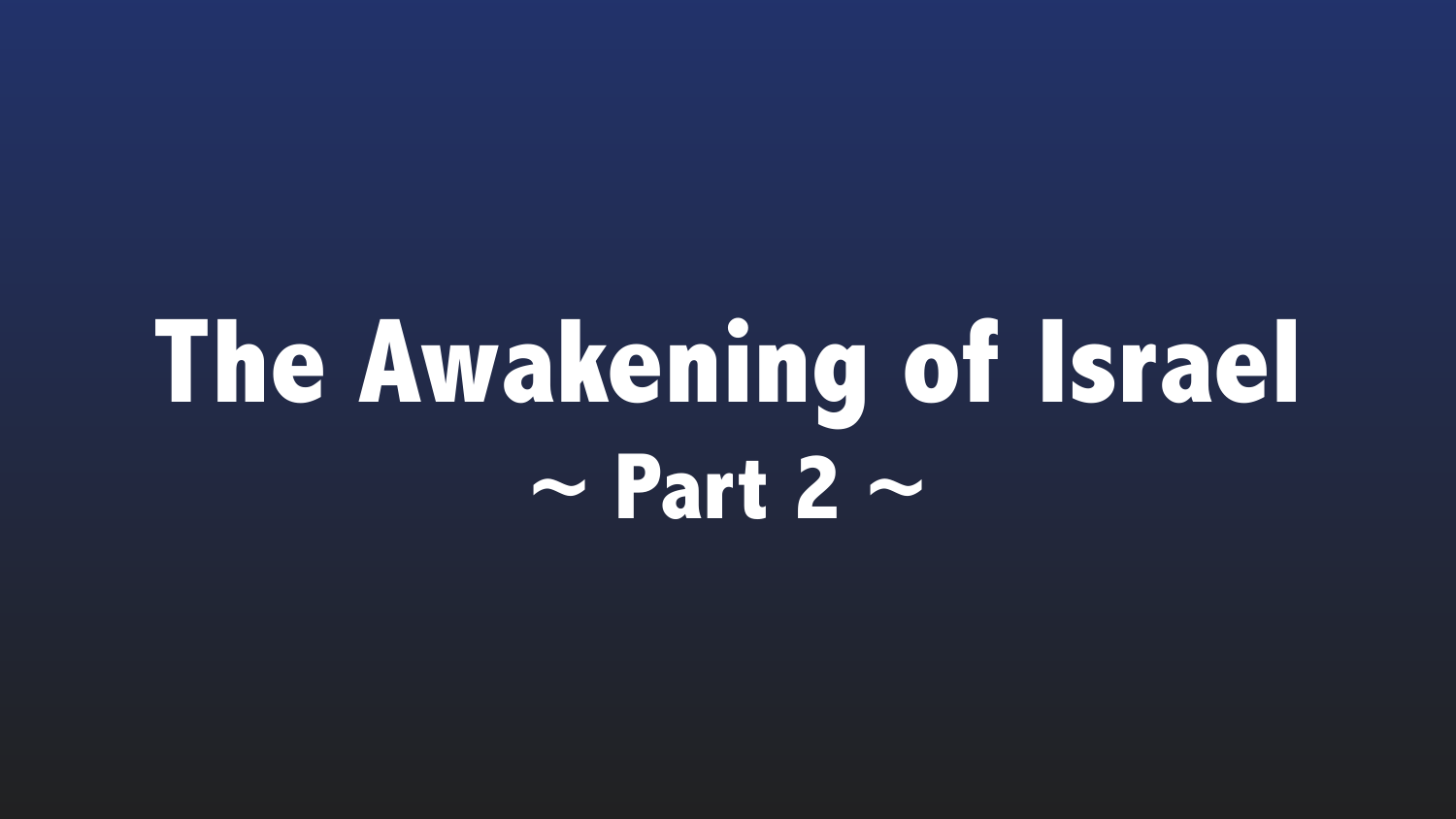GALUTYAH/Galatians 3:26: For you are all B'NAI by EMUNAH in the MOSHIACH YAHSHUA. 27 For as many of *you as have been immersed into MOSHIACH have put on*  MOSHIACH. 28 There is neither YAHUDI nor ARAMEAN nor **Greek, there is neither EVED nor free, and there is neither** male nor female; for you are KOL YISRAEL ECHAD in the *MOSHIACH YAHSHUA. 29 And if you are MOSHIACH'S, then*  **are you AVRAHAM'S ZERA and heirs according to the** *promise.*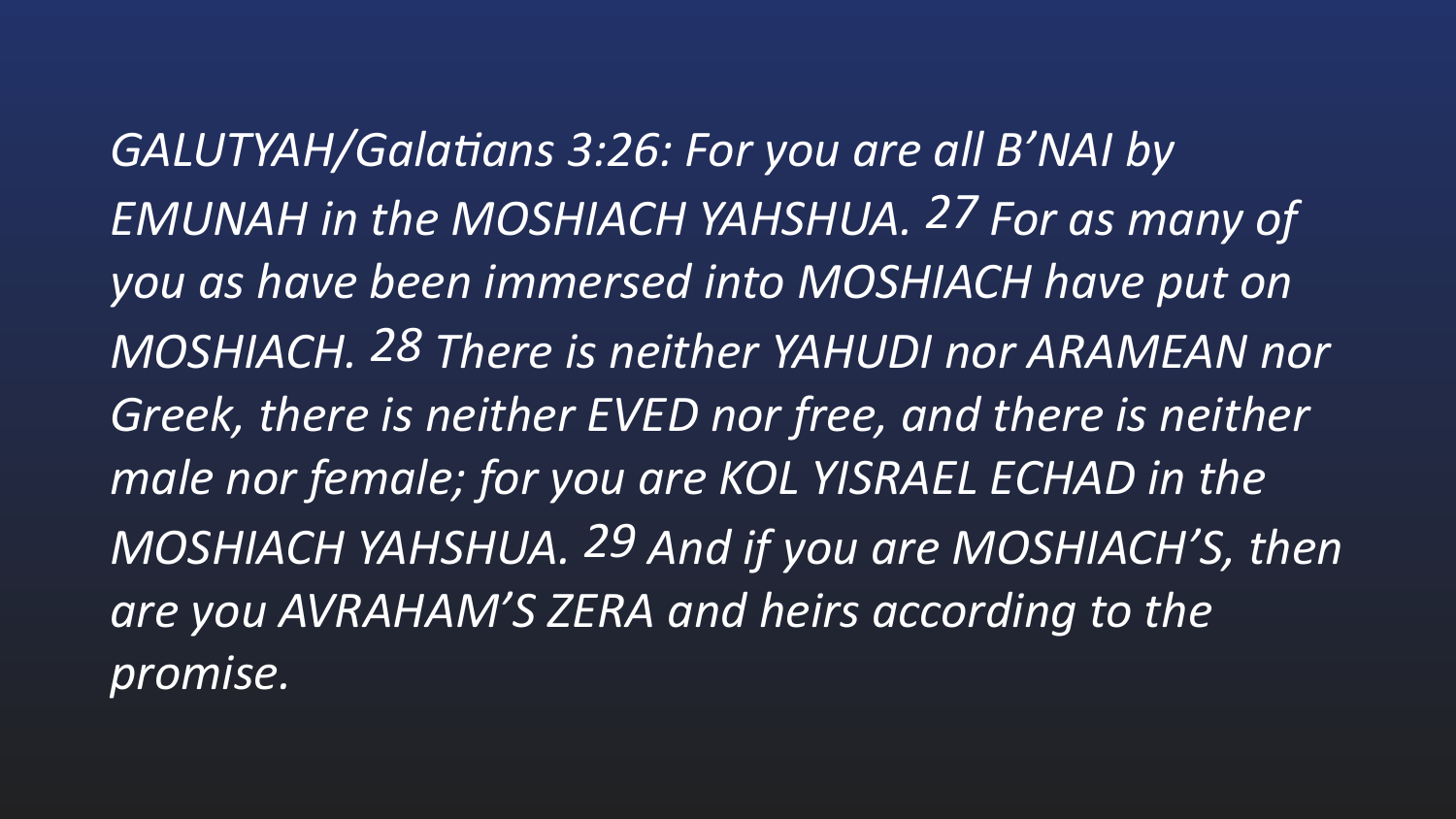BERESHEET/Genesis 28:3: And EL-SHADDAI bless you, and make you fruitful, and multiply you, and you shall<sup>'</sup> become a church (congregation, KAHAL, ecclessia) of nations. 4 And EL-SHADDAI give you the BRACHA of **AVRAHAM, to you and to your ZERA with you, that you** may inherit the land in which you are a GER which **ELOHIM** gave to AVRAHAM.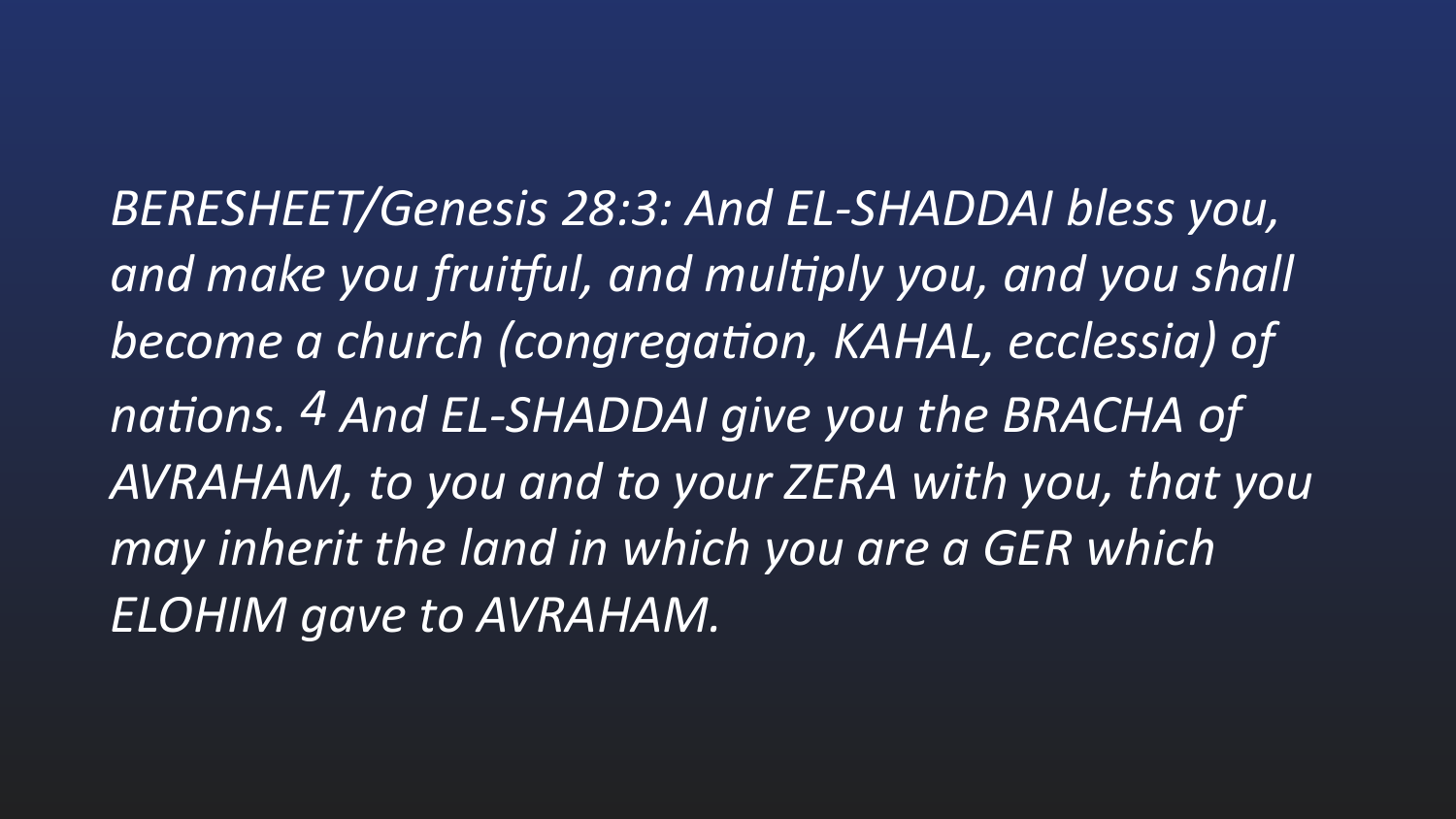*BERESHEET 35:9: And ELOHIM appeared to YAAKOV again, when he came out of PADAN-ARAM, and blessed him.* 10 And ELOHIM *said to him, Your name is YAAKOV. Your name shall not be called* anymore YAAKOV, but YISRAEL shall be your name; and He called *his name YISRAEL.* 11 And ELOHIM said to him, I am EL-SHADDAI. *Be fruitful and multiply; a nation/GOY and a church (KAHAL, ecclessia, congregation)* in the nations/KAHAL/GOYIM, shall *come from you, and MELECHIM shall come out of your loins.* 12 And the land that I gave AVRAHAM and YITZCHAK, to you I will *give it, and to your ZERA after you will I give the land.*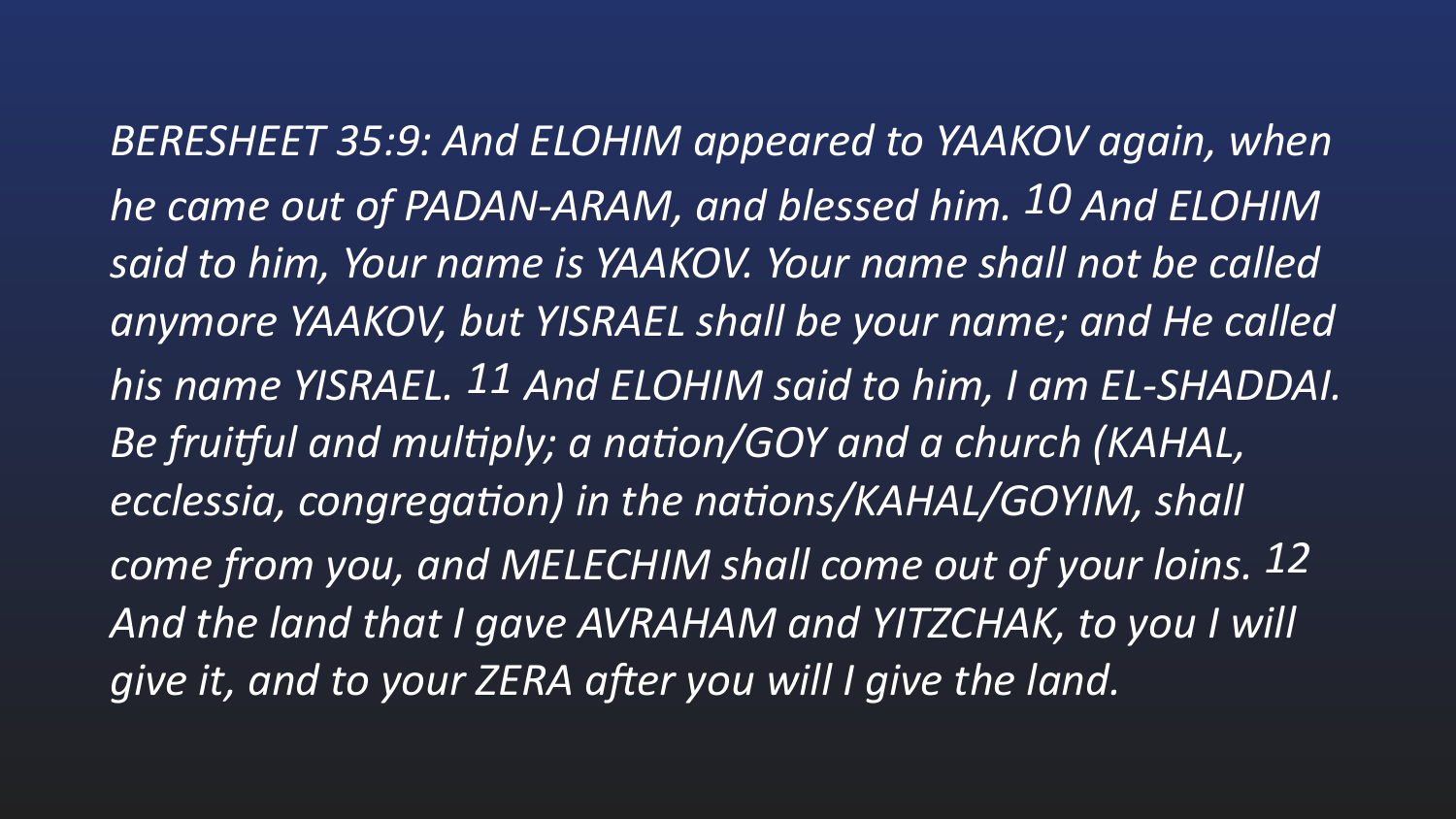*MELECHIM ALEF 11:29: And it came to pass at that time when* YAHRAVAM went out of YAHRUSHALAYIM, that the NAVI ACHIYAH, the Shilonite, met him on the way. And he had prepared himself with a new garment, and the two were alone in the field. 30 And ACHIYAH grabbed the new garment that was on him and tore it into twelve pieces. <sup>31</sup> And he said to YAHRAVAM, Take for yourself ten pieces. For this says YHWH, the ELOHIM of Yisrael, See, I will tear the MALCHUT out of the hand of SHLOMO and will give ten tribes to you. <sup>32</sup> But he shall have one tribe for My EVED DAWID'S sake and for YAHRUSHALAYIM'S sake, the city which I have chosen out of all the *tribes of YISRAEL.*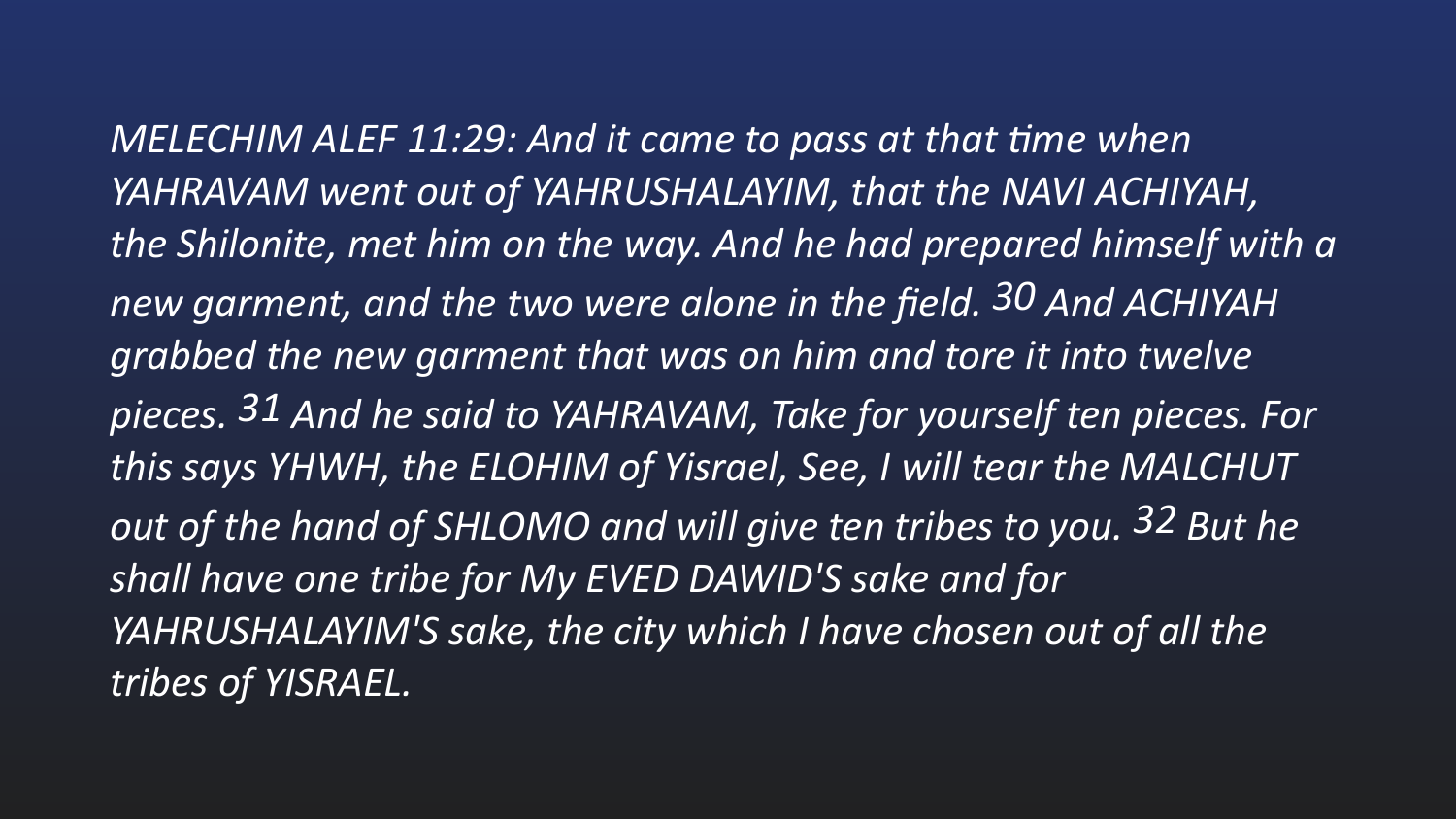*Hoshea 8:11: Because EPHRAYIM has made many altars for sin, the altars shall be counted to him as sin. 12 I have written to him the great and numerous things from My TORAH, but they were counted as a strange thing.*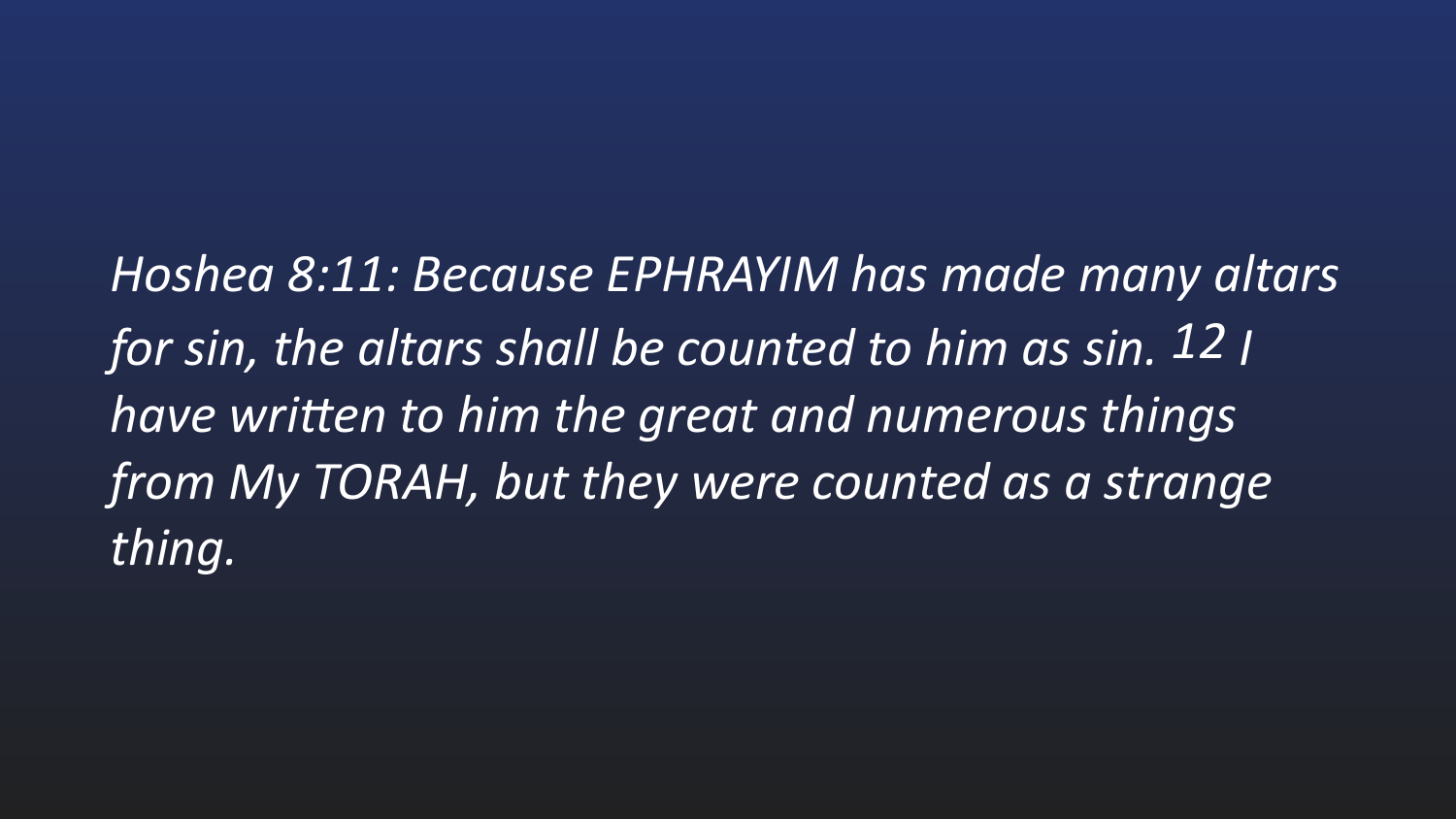*1* Cor 10: 14 *Therefore, my dearly beloved, flee from*  the altar?

*....V.20 .the things that the gen+les sacrifice they sacrifice to*  demons, and not to Elohim and I would not that you should have friendship with demons. 21You cannot drink the kiddish cup of vuvh (3rd cup), and the cup of demons: you cannot be *partakers of YHWH's altar, and the altar of demons*. 

## *idolatry......are those who eat of the sacrifices partakers of*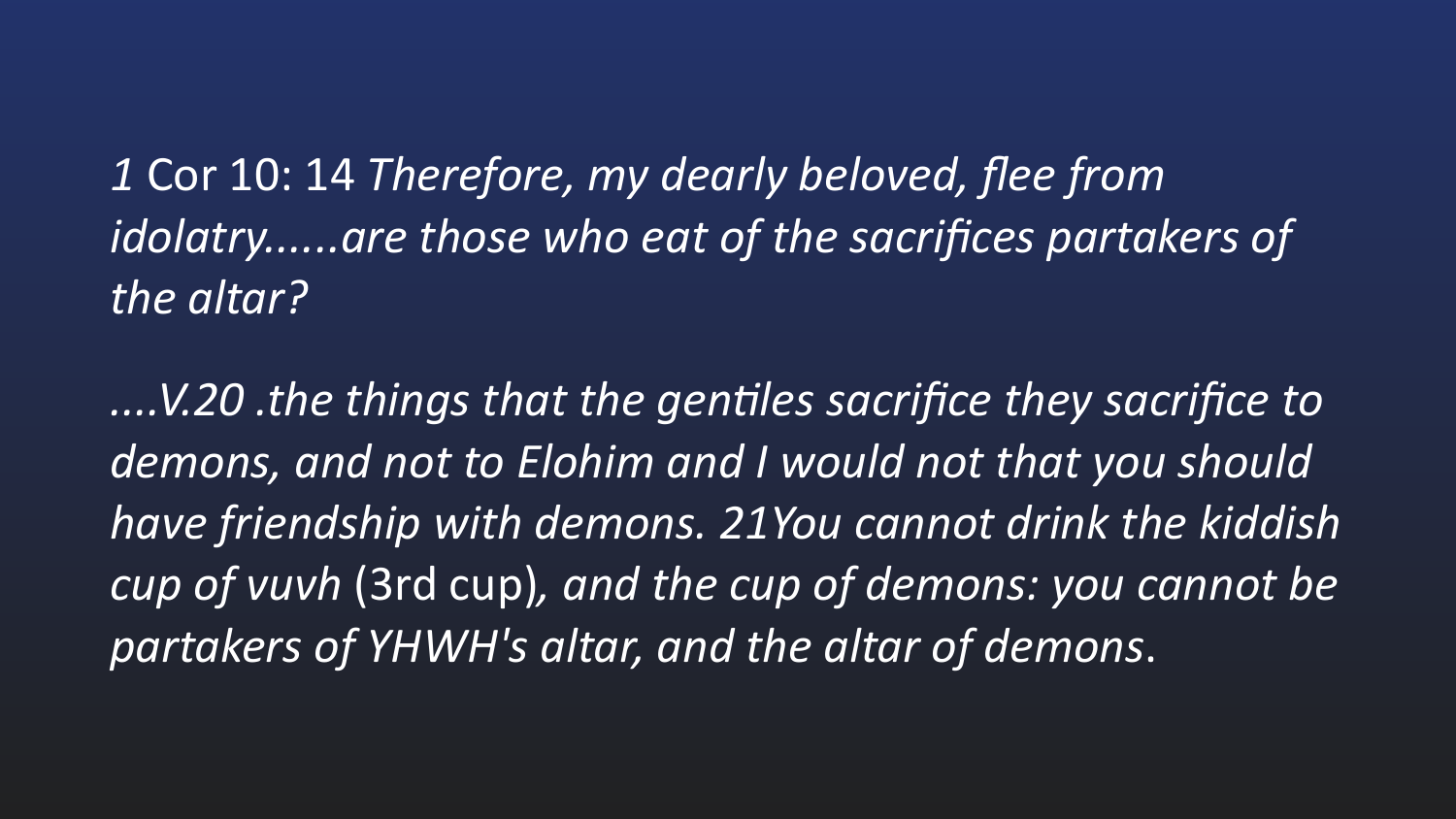**Dionysus - 2 Macc 6:5** *The altar was laden with unclean victims* prohibited by the law. 6 It was no longer allowed to celebrate the Sabbath or observe the customs of our *ancestors, or even to declare oneself a Jew. 7 But, on the*  contrary, they were led by bitter necessity to celebrate the king's birthday with a monthly sacrifice. And when the feast of Dionysus came, they were also forced to follow the Dionysus procession and wear floral wreaths of ivy.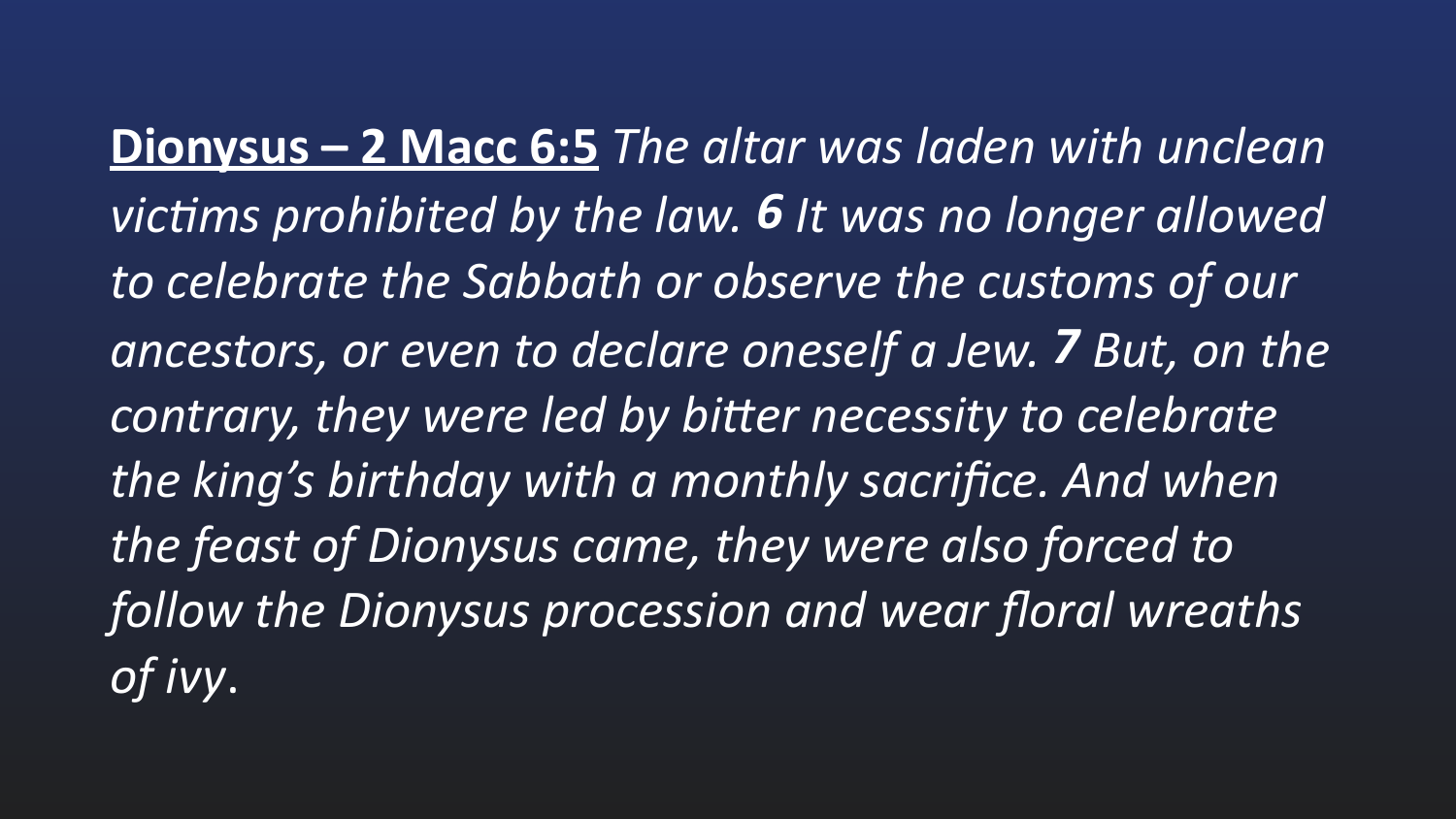### We've proclaimed the DAHM/blood instead of the *MALCHUT/* kingdom which is the DAHM.

*MATTITYAHU/Matthew 10:5: These twelve YHWH sent forth* and commanded them saying, Go not the way of the gentiles by staying away from pagan practices, and into any city of the SHOMRONIM enter not. 6 But go rather to the lost sheep *who have strayed from BAYIT YISRAEL. 7 And as you go, proclaim, saying, The MALCHUT HA SHAMAYIM is offered.*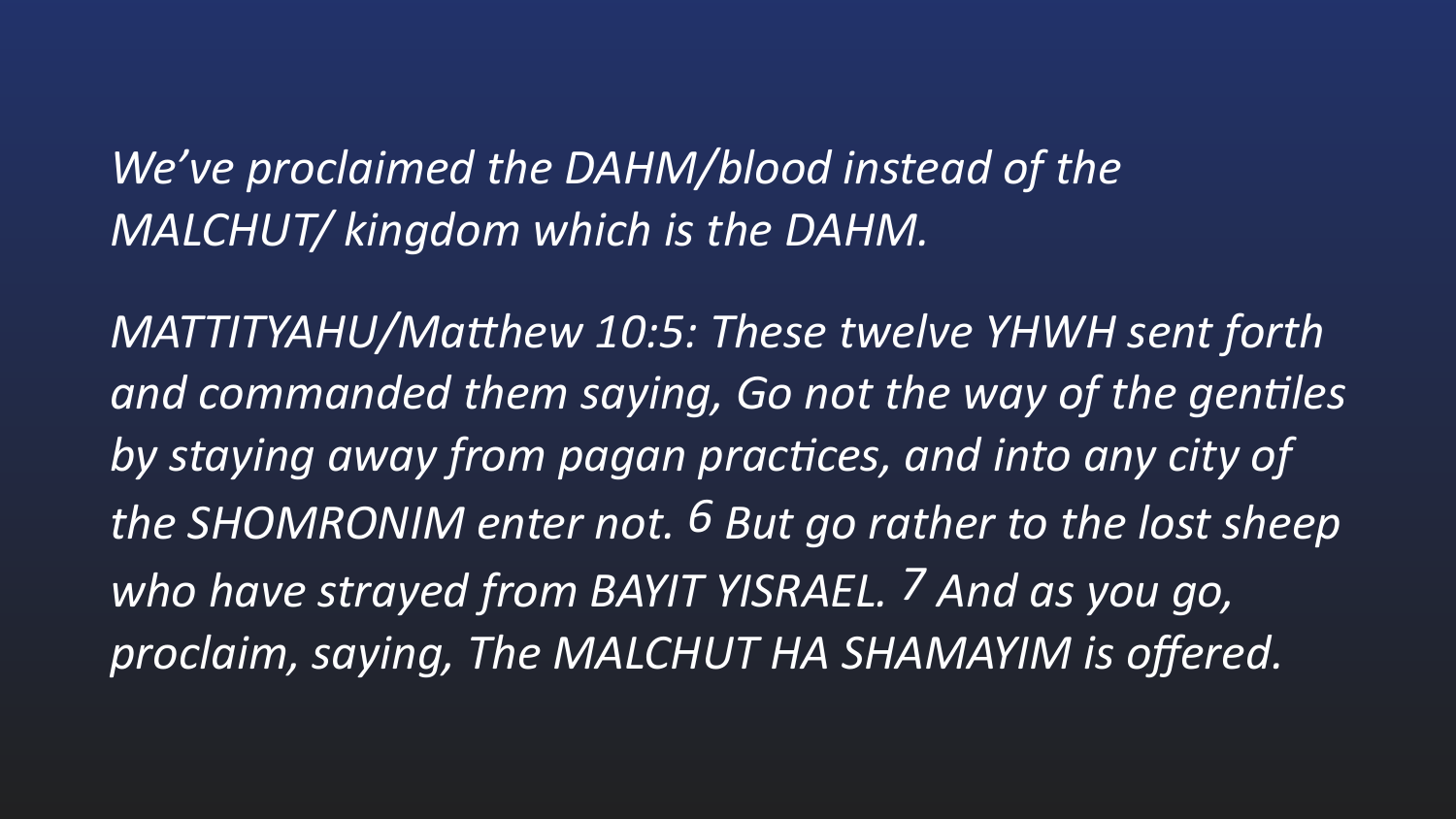*MATTITYAHU/Matthew 15:21: Then YAHSHUA went from there and departed into the coasts of TSUR and TSIDON. 22 And see, a woman of KANAAN came out of*  the same coasts and cried to Him saying, Have *RACHAMIM on me, O Master, BEN DAWID. My daughter is* heavily vexed with a SHED. 23 But He answered her not a word. And His TALMIDIM came and sought Him saying, Send her away, for she cries after us.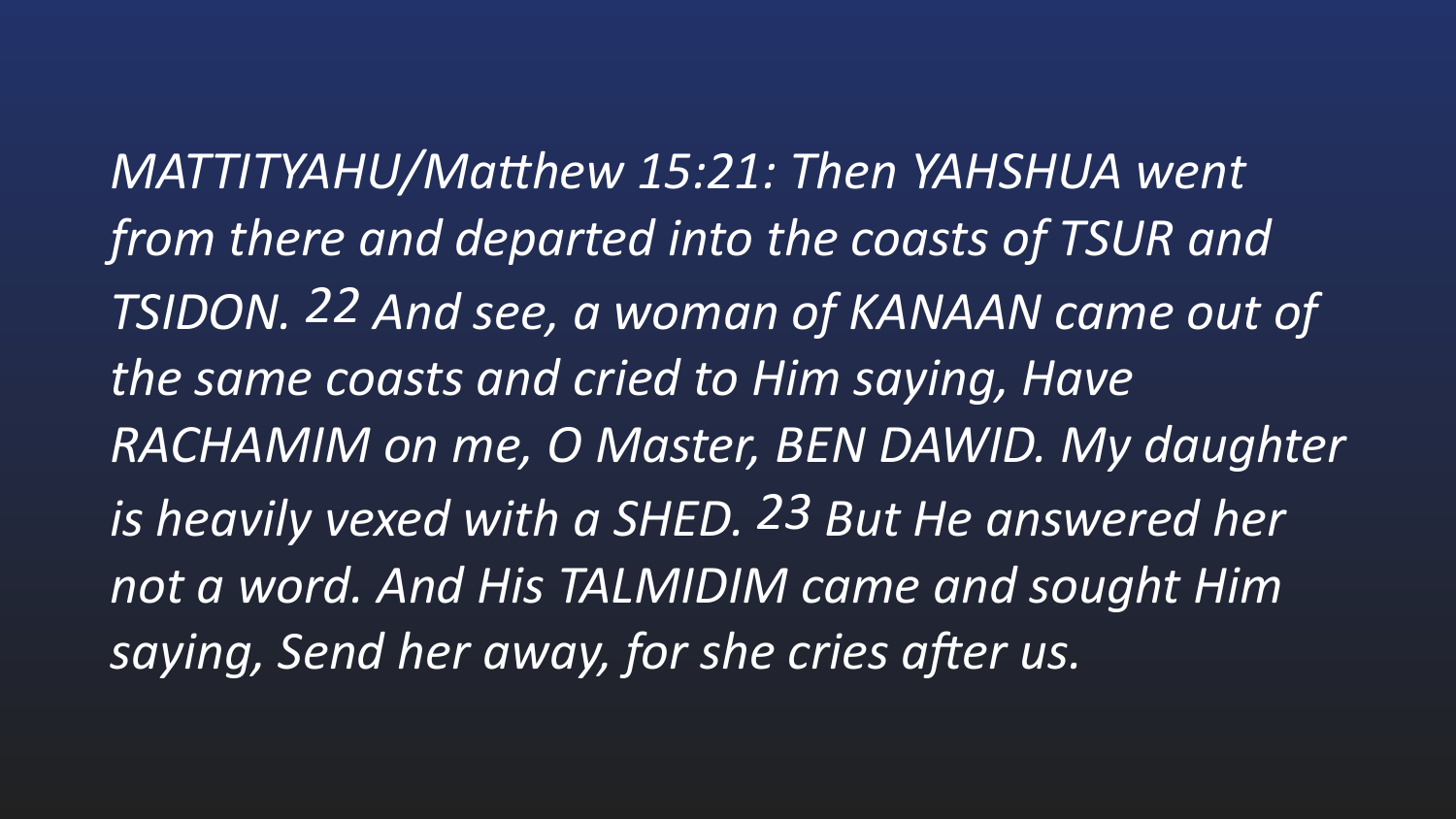*24 But He answered and said, They did not send Me but to*  the lost sheep of BAYIT YISRAEL who went astray. 25 Then she *came and worshipped Him saying, Master, help me. 26 But* He answered and said, It is not right to take the children's LECHEM, and to cast it to dogs. 27 And she said, EMET, sir; yet the dogs eat of the crumbs that fall from their masters' *SHULCHAN. 28 Then YAHSHUA answered and said to her, O woman, great is your EMUNAH; be it to you even as you will.* And her daughter was made whole from that very hour.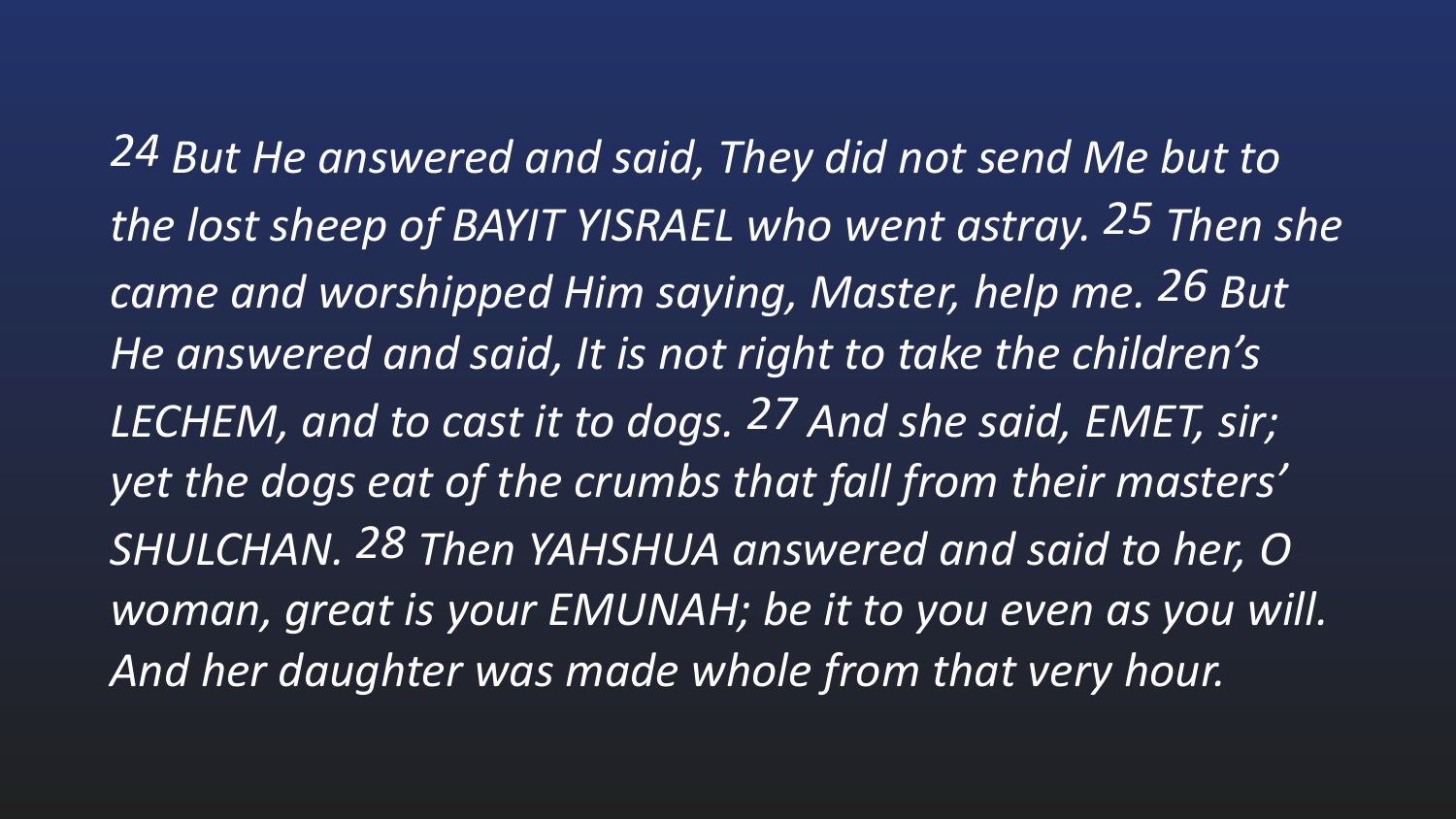*MATTITYAHU/Matthew 25:1: Then shall the MALCHUT HA* SHAMAYIM be likened to ten virgins who took their lamps and went forth to meet the Bridegroom and the bride. 2 And five of *them* were wise and five were foolish. 3 They who were foolish took their lamps and took no oil with them.<sup>4</sup> But the wise took oil in their vessels with their lamps. 5 While the Bridegroom tarried, they all slumbered and slept. 6 And at midnight there was a cry made, See, the Bridegroom comes; go out to meet *Him. 7 Then all those virgins arose, and trimmed their lamps.*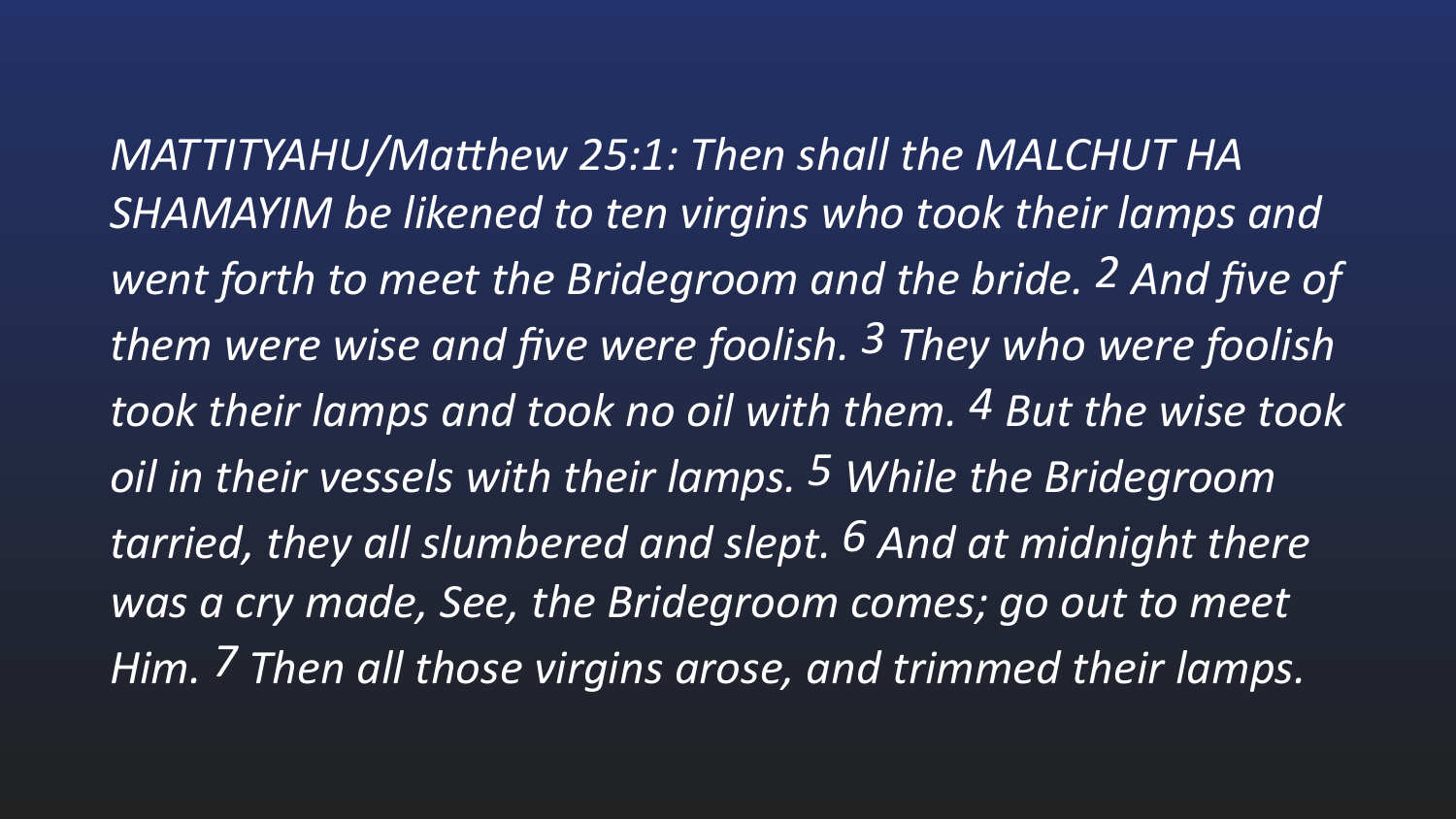**8** And the foolish said to the wise, Give us from your oil for our *lamps have gone out.* 9 But the wise answered saying, Not so, lest there not be enough for you and us. Instead go to them who sell, and buy for yourselves. 10 And while they went to buy, the *Bridegroom came; and they who were ready went in with Him to*  the marriage, and the door was shut. 11 Afterward came also the other virgins saying, Master, Master, open to us. 12 But He answered and said, Truly I say to you, I know you not. 13 Watch, therefore, for you know neither the day nor the hour in which the *BEN AHDAHM comes.*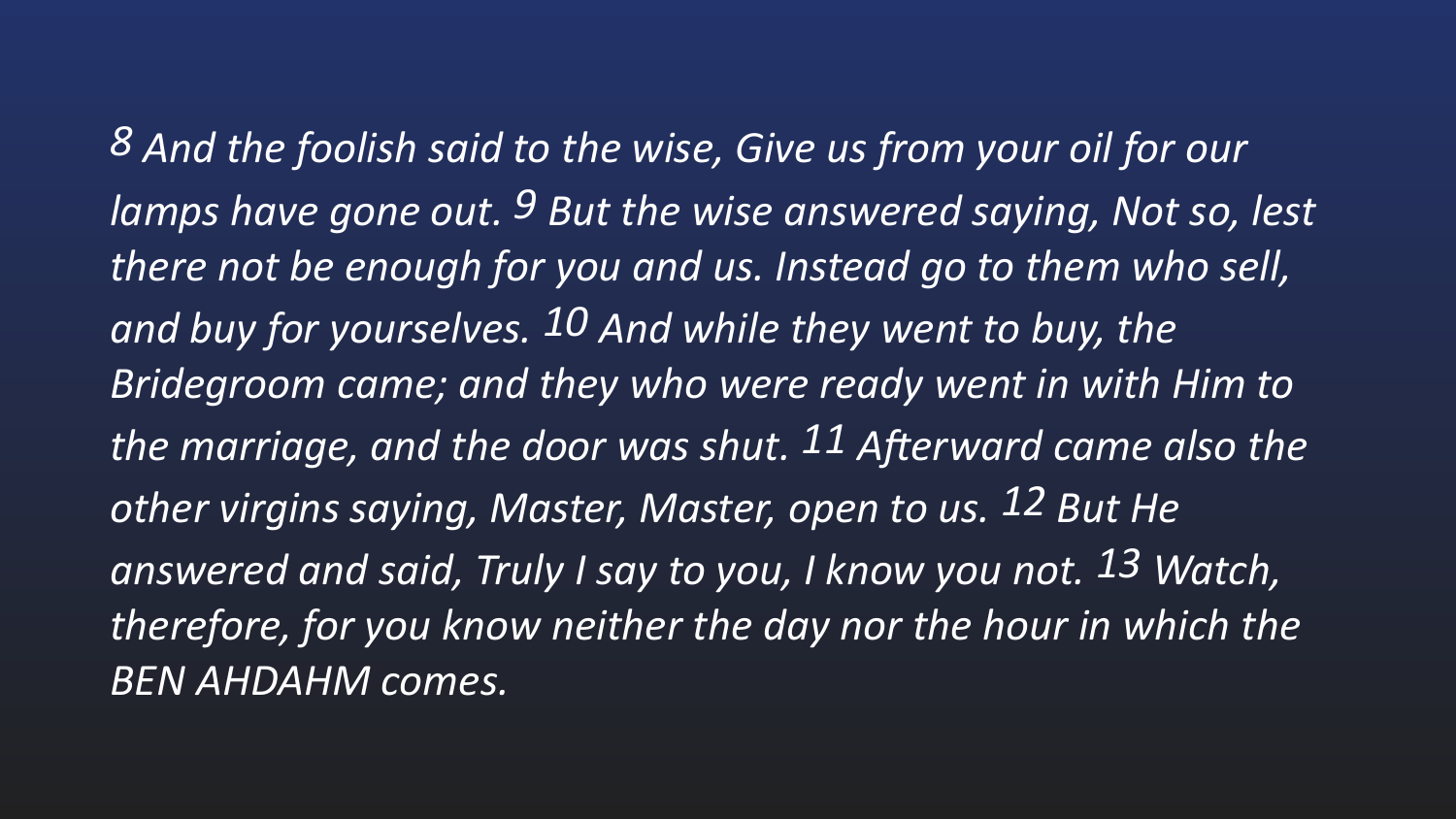*MATTITYAHU 28:18: And YAHSHUA came and spoke to*  them saying, All power is given to Me in the SHAMAYIM and in the earth. 19 Go, therefore, and make TALMIDIM of all nations, doing MIKVAH upon them in My Name, *20 teaching them to SHOMER all things which I have*  commanded you; and see, I am with you always, even *to the end of the OLAM HAZEH. AHMAYN.*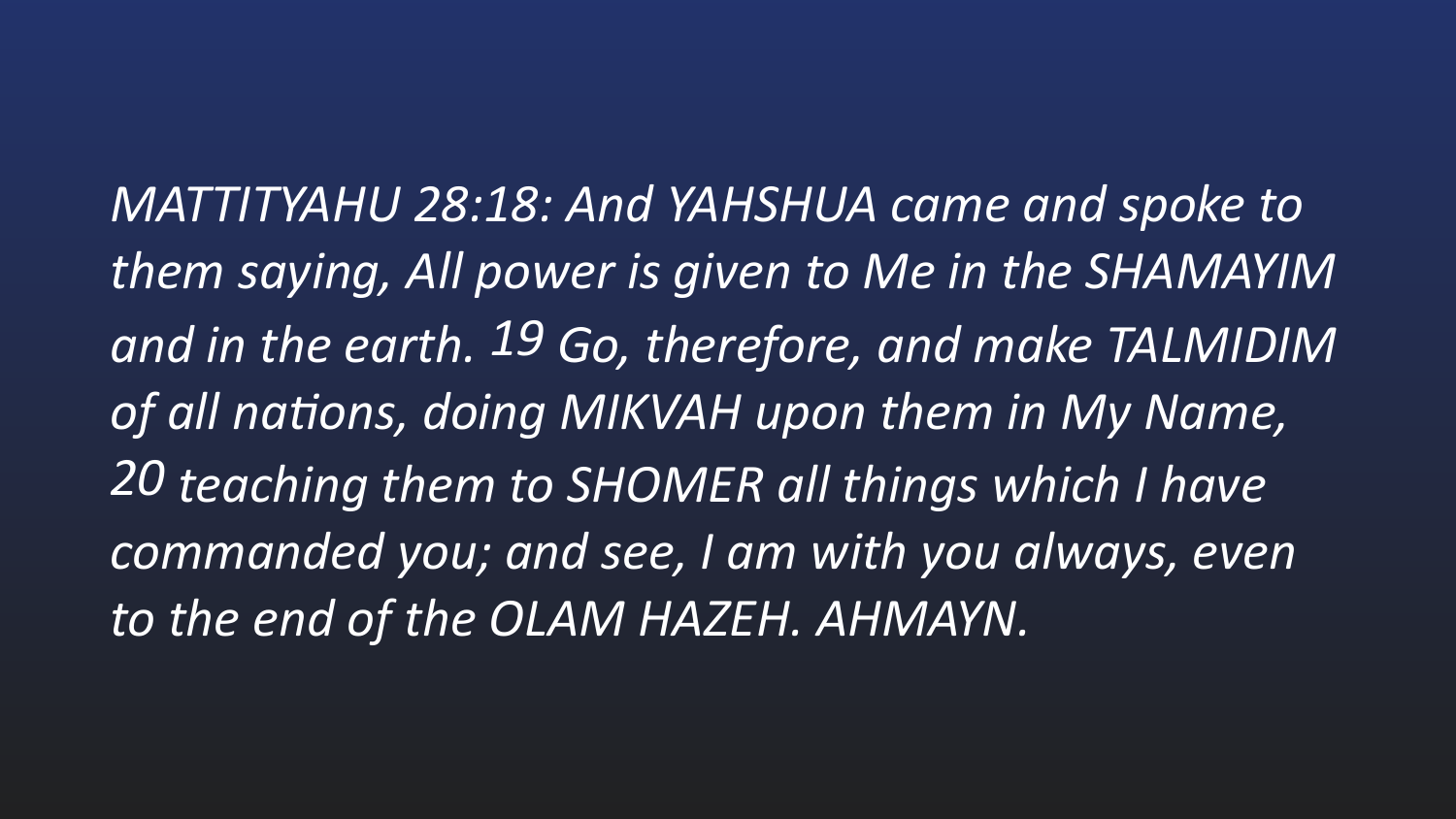MARKUS/Mark 5:11: Now there was there near to the mountains a great herd of pigs feeding. 12 And all the SHEDIM begged Him saying, Send us into the pigs that *we may attack them. 13 And immediately YAHSHUA* gave them leave. And the unclean RUACHIM went out and attacked the pigs, and the herd ran violently down *a steep place into the sea; they were about two thousand and were choked in the sea.*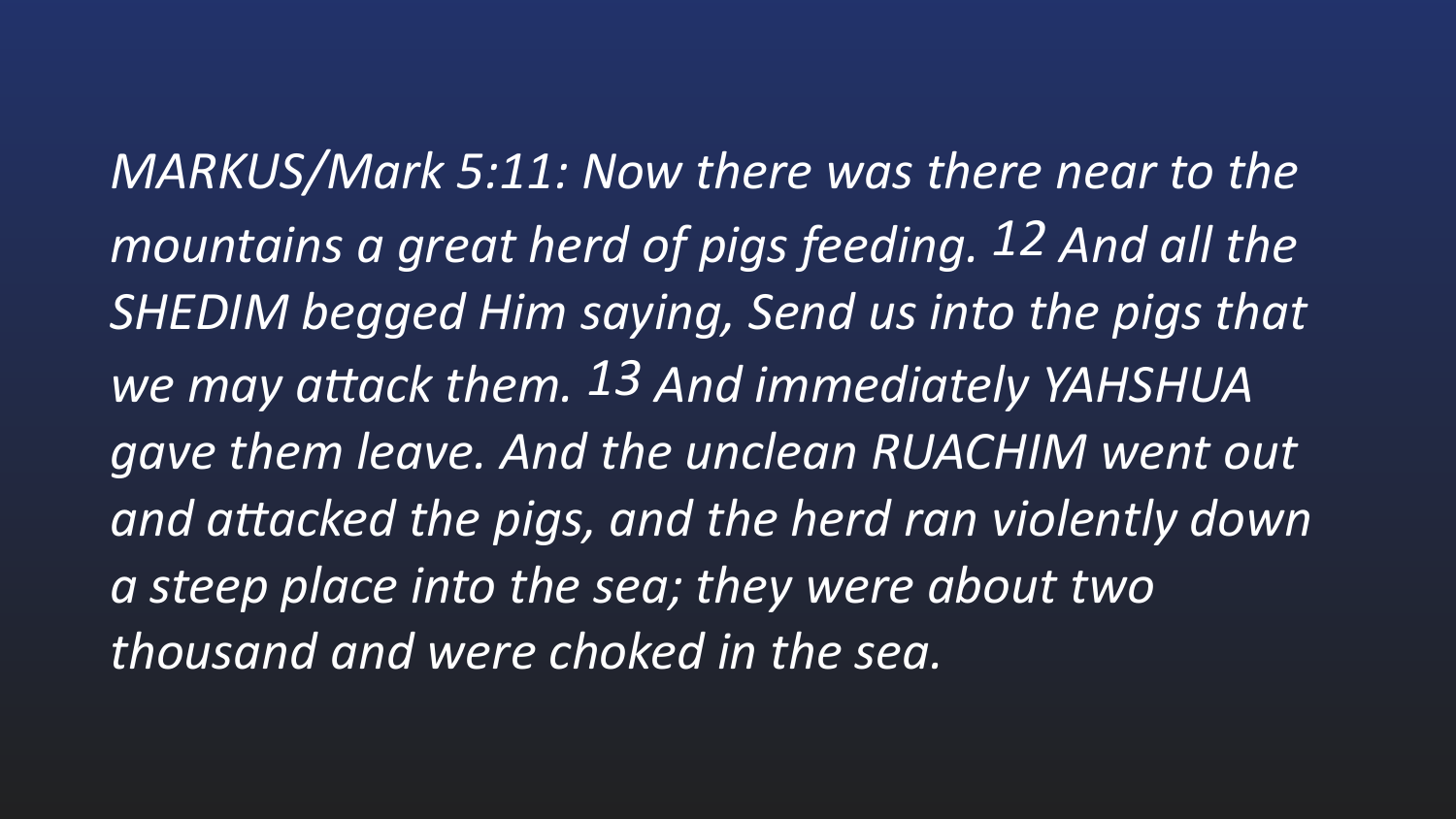MARKUS 5:41: And He took the child by the hand and said to her, TALITHA CUMI; which is translated, Little girl, *I say to you, arise. (Really? Not if you're Hebrew! "You who is under the TALLIT, arise.")* 42 And immediately the *child arose and walked, for she was of the age of twelve years. And they were astonished with great*  astonishment. 43 And He ordered them many times that *no one should know it and commanded that something should be given to her to eat.*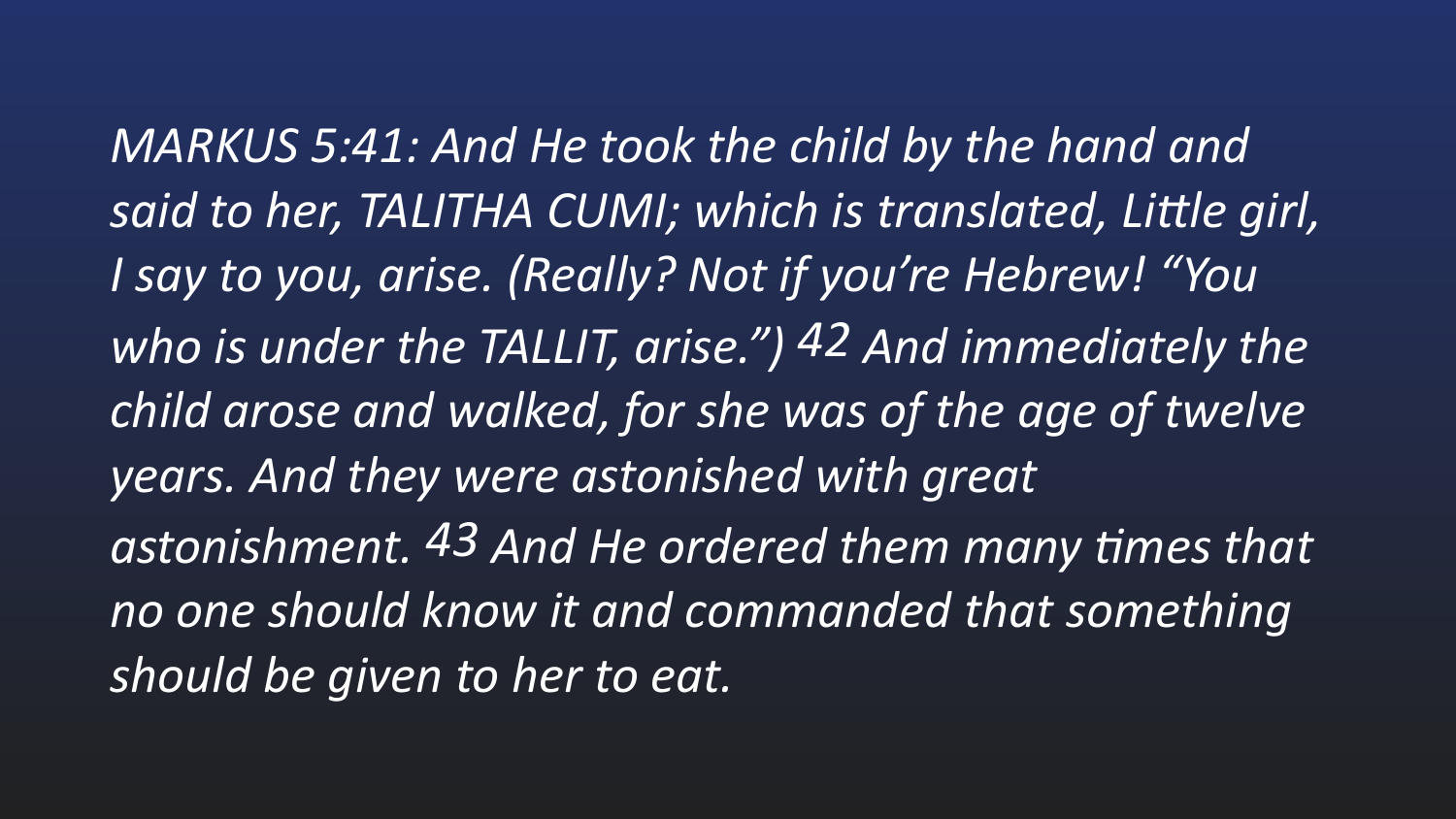*MARKUS 8:22: And He came to BETH-SAIDA, and they brought a blind man to Him and begged Him to touch him. 23 And He took* the blind man by the hand and led him out of the town; and when He had spit on his eyes, and put His hands upon him, He asked him if he saw anything. 24 And he looked up and said, I see *men as EYTZIM, walking.* 25 After that He put His hands again upon his eyes and made him look up; and he was restored and saw every man clearly. 26 And He sent him away to his BAYIT *saying, Neither go into the town nor tell it to anyone in the town.*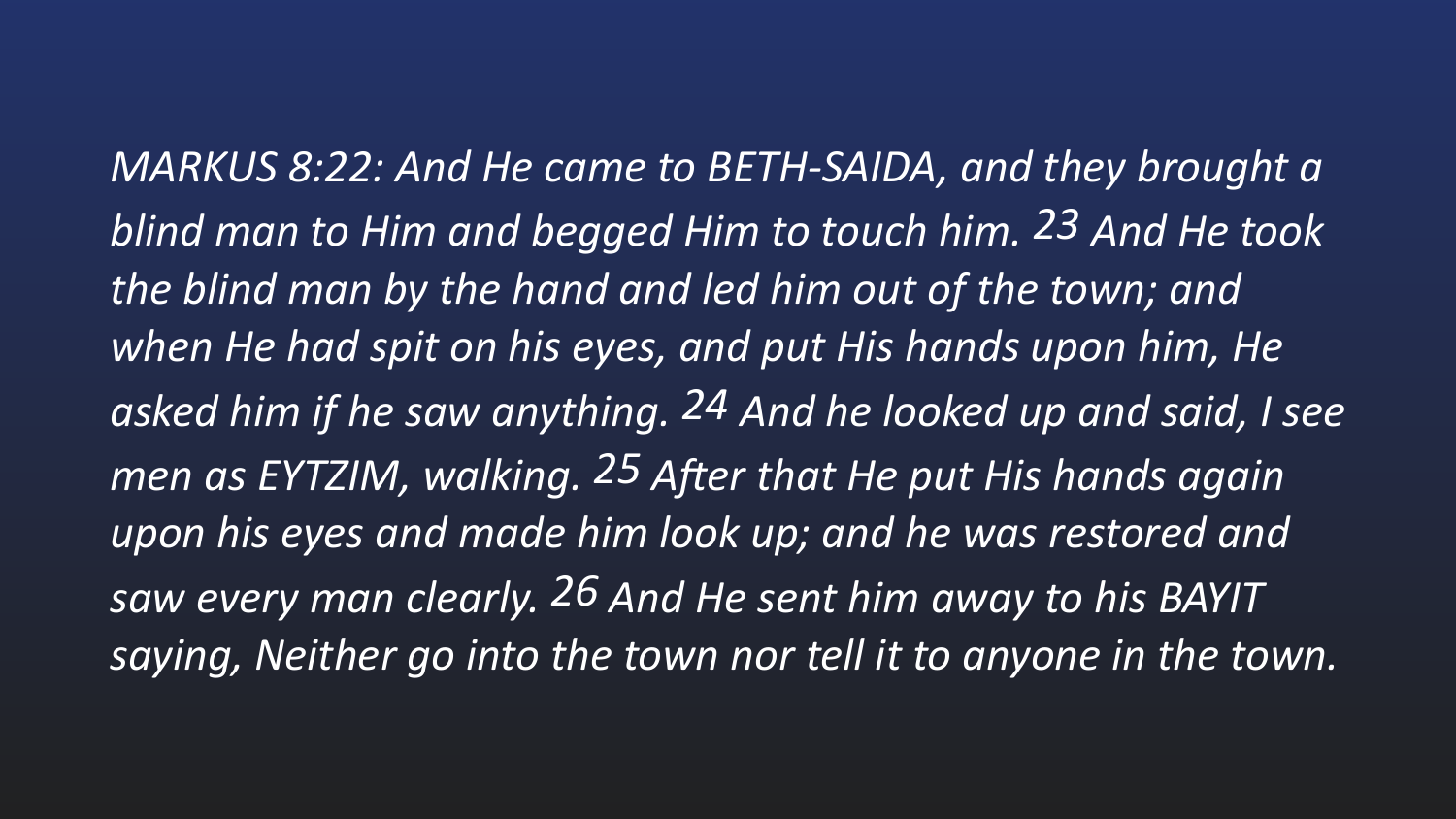LUKA/Luke 1: 31: And see, you shall conceive in your *womb and bring forth a Son, and shall call His Name*  YAHUSHUA. 32 He shall be great and shall be called the Son of the Highest; and the Master YHWH ELOHIM shall *give to Him the KESAY of His ABBA DAWID.* 33 And He *shall reign over BAYIT YAAKOV LE-OLAM-VA-ED, and of* His MALCHUT there shall be no end.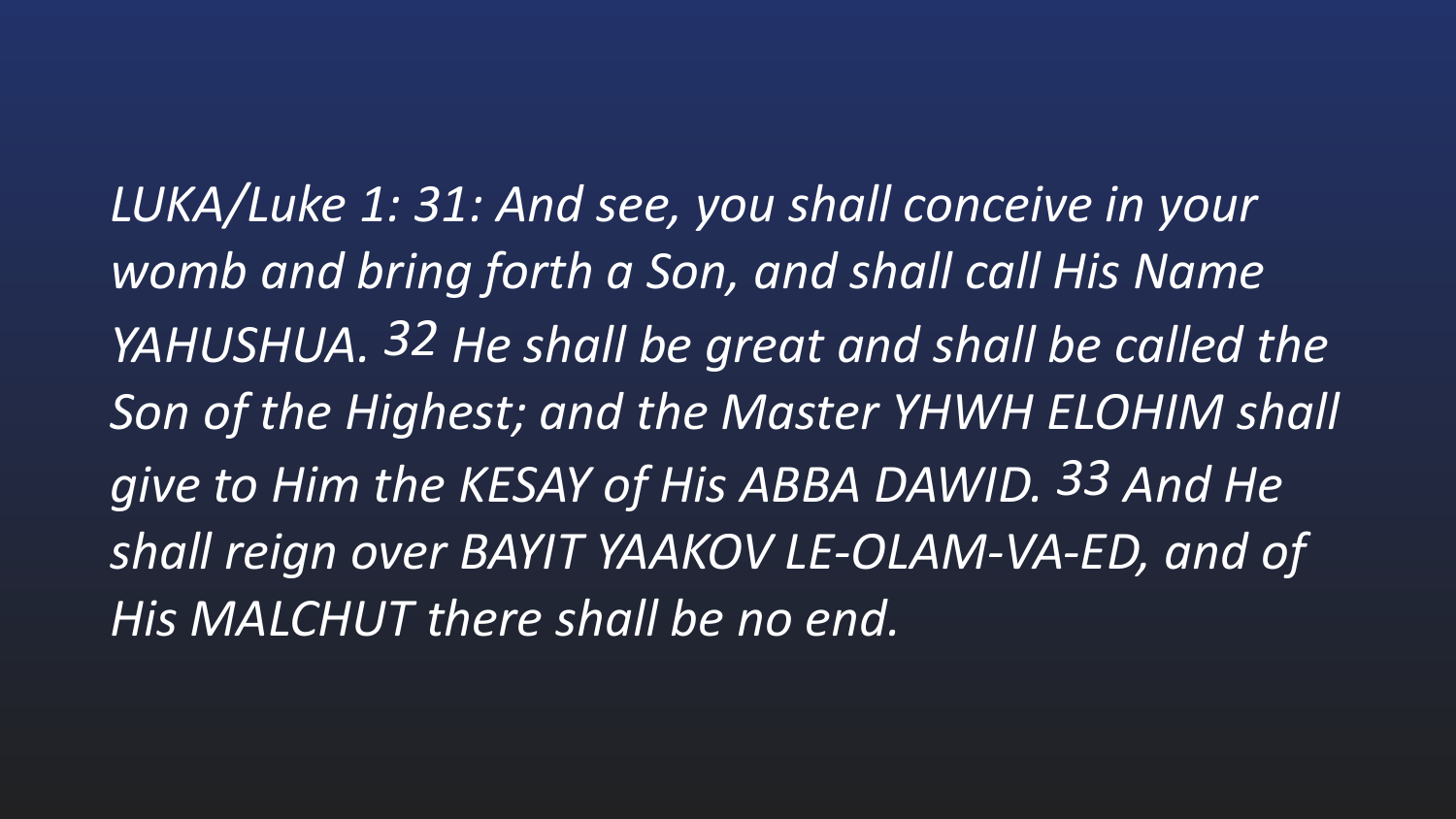LUKA/LUKE 9:13: But He said to them, You give them to eat. And they said, We have only five loaves and two fishes unless we go and buy food for all this people; 14 for there were about five thousand men. And He said to His TALMIDIM, Make them sit *down by fifties in a company.* 15 And they did so and made them all sit down. 16 Then He took the five loaves and the two fishes and, looking up to the SHAMAYIM, He said the BRACHA and broke *them, and gave to the TALMIDIM to set before the multitude.* 17 And they did eat and were all filled; and there was taken up from the fragments that remained to them twelve baskets.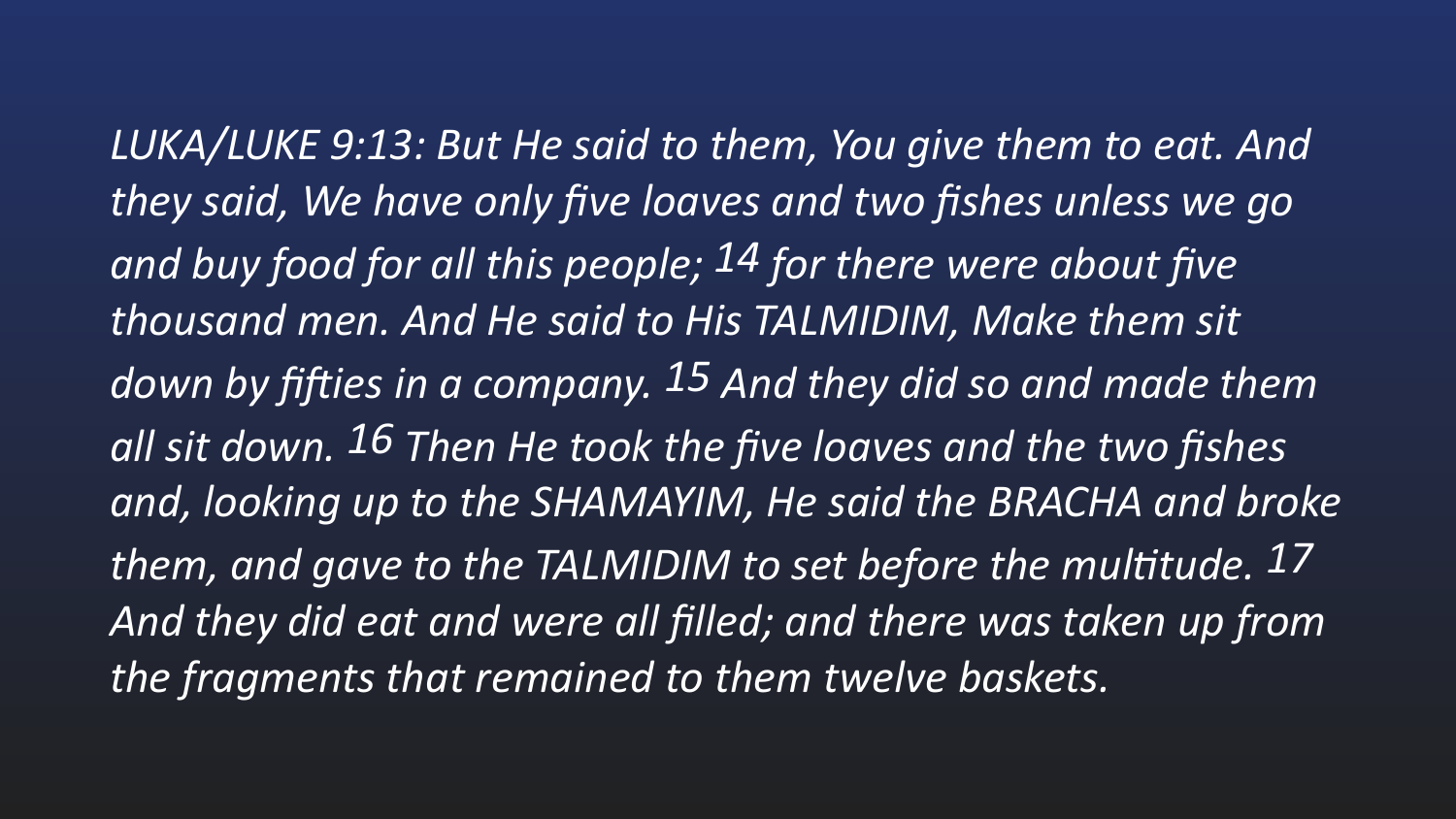LUKA/LUKE 11:23: He who is not with Me is against Me; and he who gathers not with Me scatters.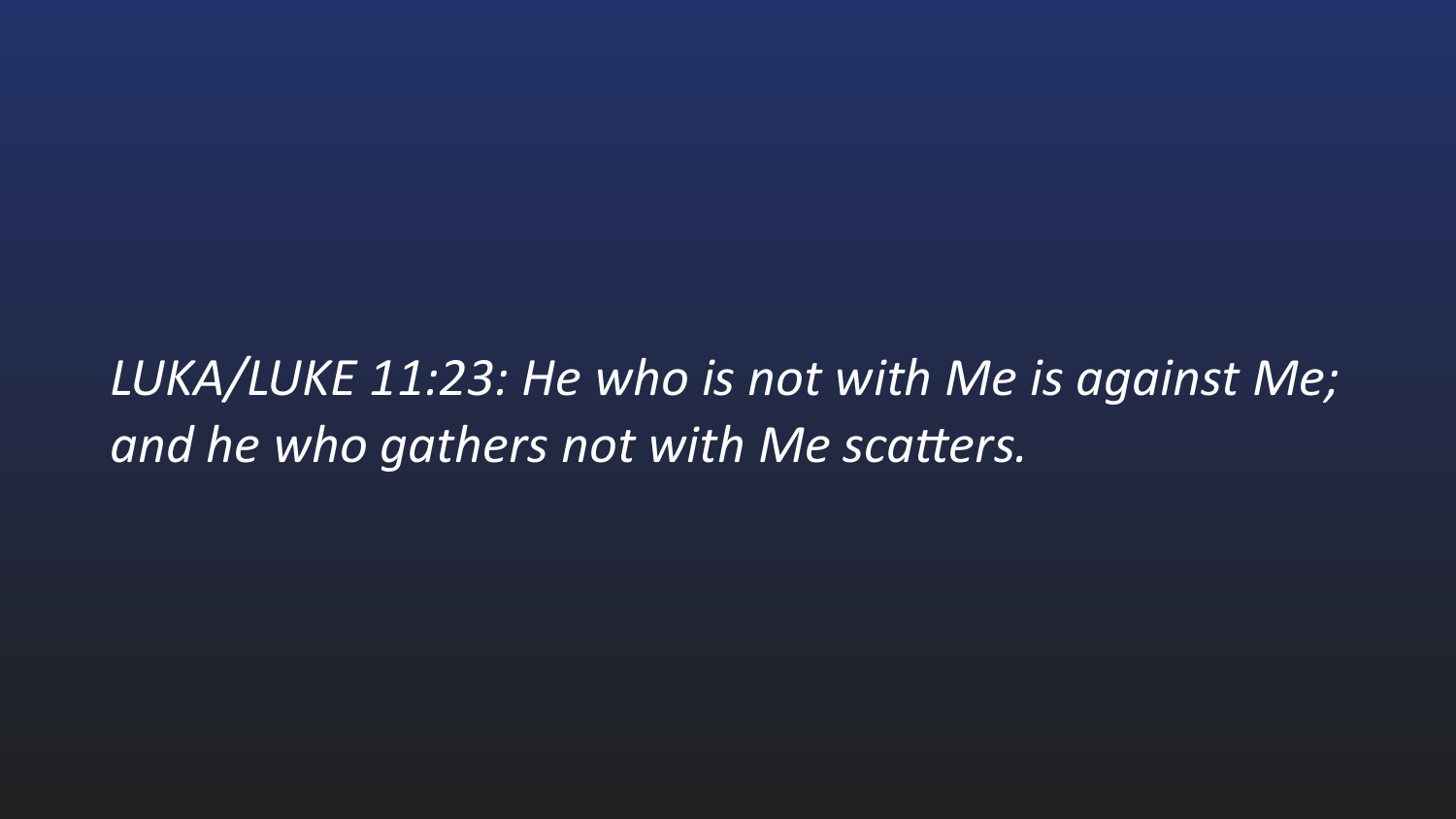*LUKA 15:4: What man among you, having a hundred*  sheep, if he loses one of them, does not leave the ninety-nine in the wilderness, and goes after that which *is lost un+l he finds it? 5 And when he has found it, he lays it on his shoulders, rejoicing.* 6 And when he is coming home, he calls together his CHAVERIM and neighbors saying to them, Rejoice with me, for I have *found my sheep that was lost.*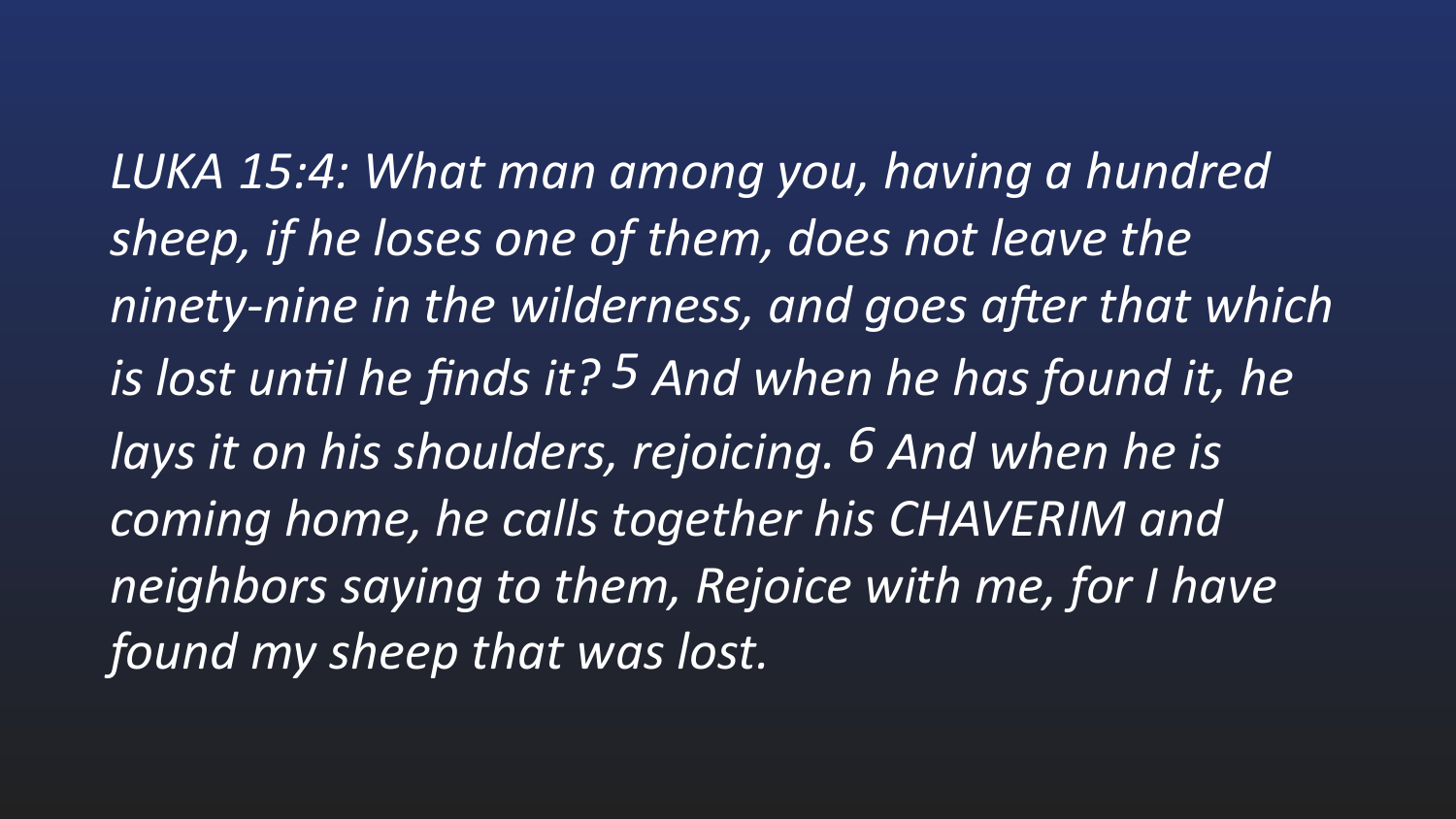*LUKA 15:8: Or what woman having ten pieces of silver, if* she loses one piece, does not light a candle and sweep the BAYIT, and seek diligently until she finds it? 9 And when she has found it, she calls her CHAVERIM and her neighbors together saying, Rejoice with me, for I have *found the piece that I had lost.* 10 Likewise I say to you, there is SIMCHA in the presence of the heavenly *MALACHIM of YHWH over one sinner who repents.*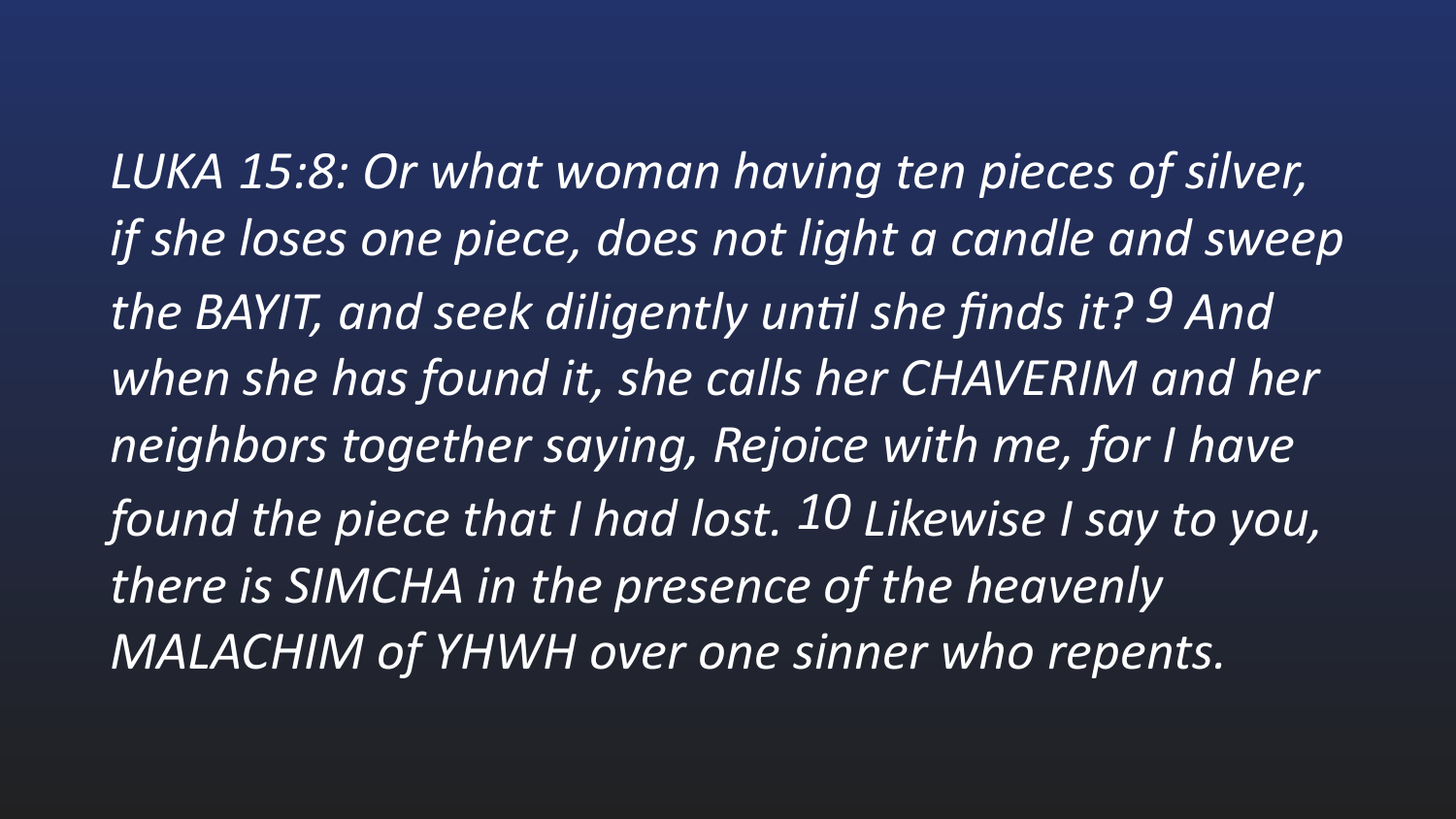*LUKA 15:11: And He said, A certain man had two sons. 12 And the younger*  of them said to his ABBA, ABBA, give me the portion of goods that belongs to me. And he divided to them his living. 13 And not many days after the younger son gathered all things together and took his journey into a far *country, and there he wasted his substance with riotous living.* 14 And when *he had spent all, there arose a mighty famine in that land and he began to be in want.* 15 And he went and joined himself to a citizen of that country, and he sent him into his fields to feed swine. <sup>16</sup> And he was longing to fill his *belly* with the pods that the swine did eat, and no man gave to him. 17 And when he came to himself he said, How many hired AVADIM of my ABBA'S *have LECHEM enough and to spare, and I perish with hunger!*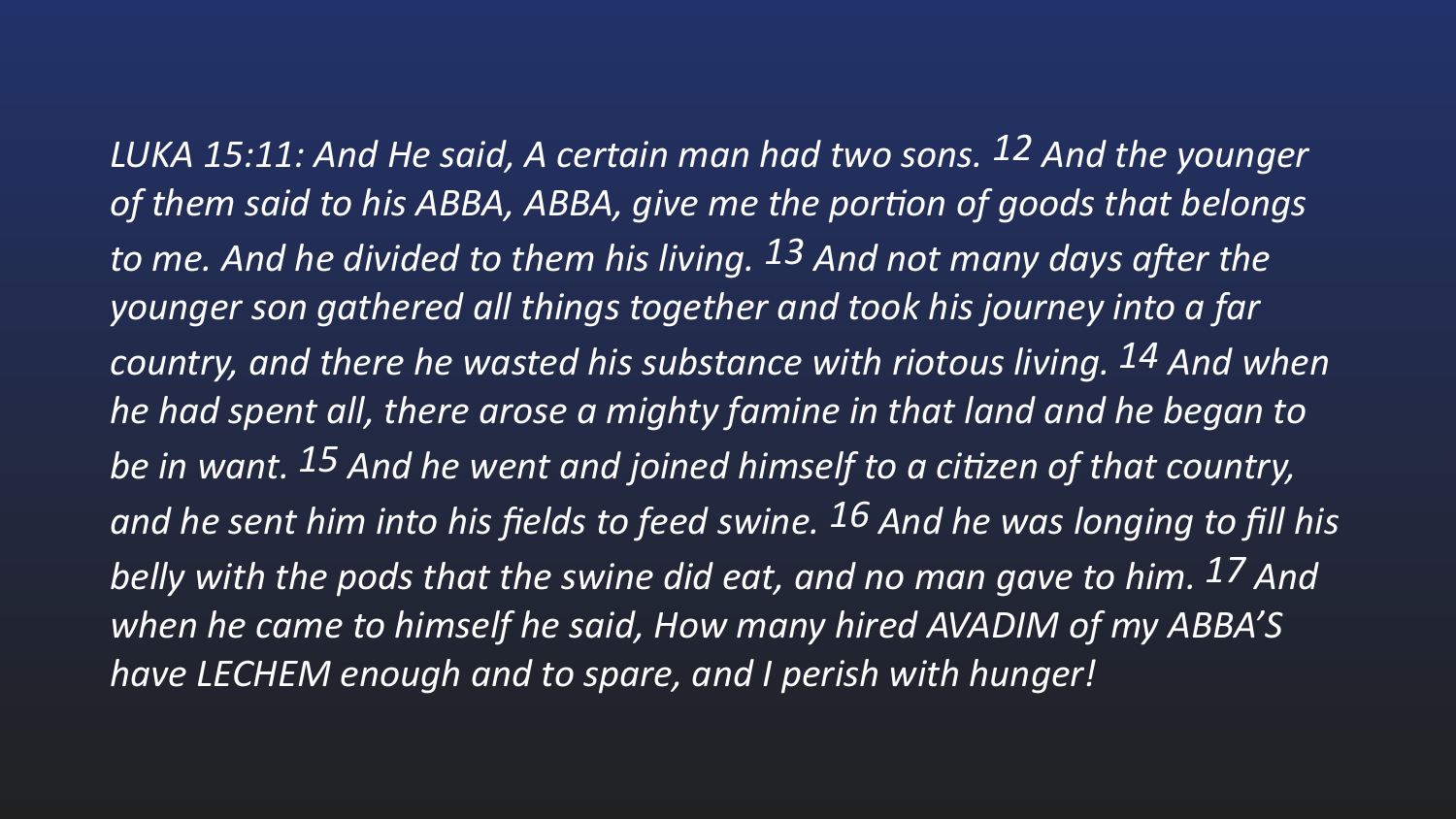18 I will arise and go to my ABBA and will say to him, ABBA, I have sinned against the SHAMAYIM and before you, <sup>19</sup> and am no more worthy to be called your son; make me as one of your hired AVADIM. 20 And he arose and came to his ABBA. But when he was yet a great way off, his ABBA saw<sup>1</sup> *him* and had compassion, and ran and fell on his neck and kissed him. 21 And the son said to him, ABBA, I have sinned against the SHAMAYIM and *in* your sight, and am no more worthy to be called your son. 22 But the ABBA said to his AVADIM, Bring forth the best robe and put it on him; and put a ring on his hand and shoes on his feet. 23 And bring here the fatted *calf and kill it; and let us eat and celebrate.* 24 For this my son was dead and is alive again; he was lost and is found. And they began to celebrate.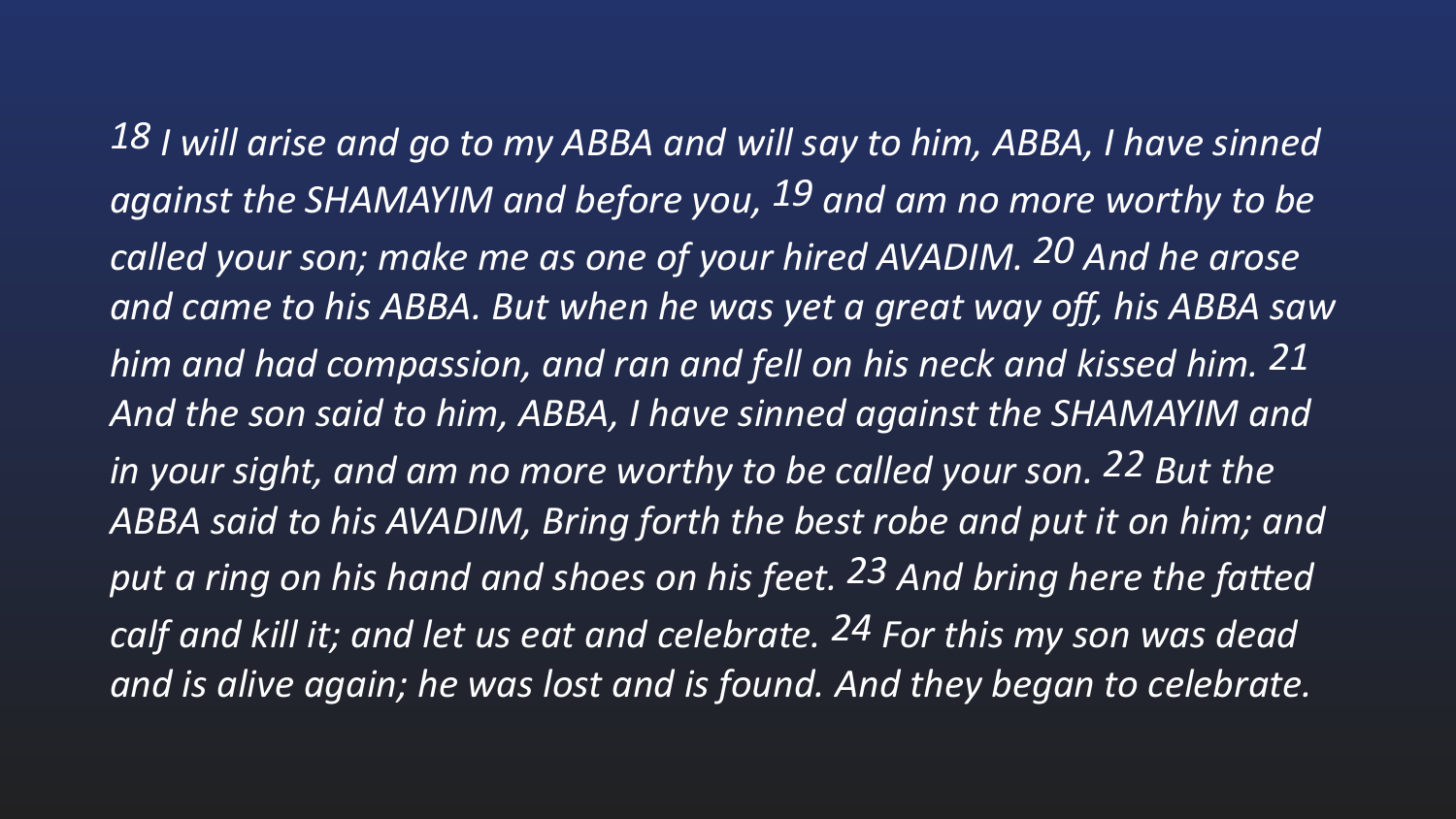25 Now his elder son was in the field; and as he came and drew near to the bayit, *he heard music and dancing.* 26 And he called one of the AVADIM and asked what *these things meant.* 27 And he said to him, Your brother has come, and your ABBA has killed the fatted calf because he has received him safe and sound. 28 And he was angry and would not go in; therefore, his ABBA came out and pleaded with *him.* 29 And he, answering, said to his ABBA, See these many years do I serve you, neither transgressed I at any time your commandment; and yet you never gave me *a* goat that I might celebrate with my CHAVERIM. <sup>30</sup> But as soon as this your son has come, who has devoured your living with harlots, you have killed for him the *fatted calf.* 31 And he said to him, Son, you are always with me and all that I have is *yours.* 32 It was right that we should celebrate and be in SIMCHA for this your brother was dead and is alive again, and was lost and is found.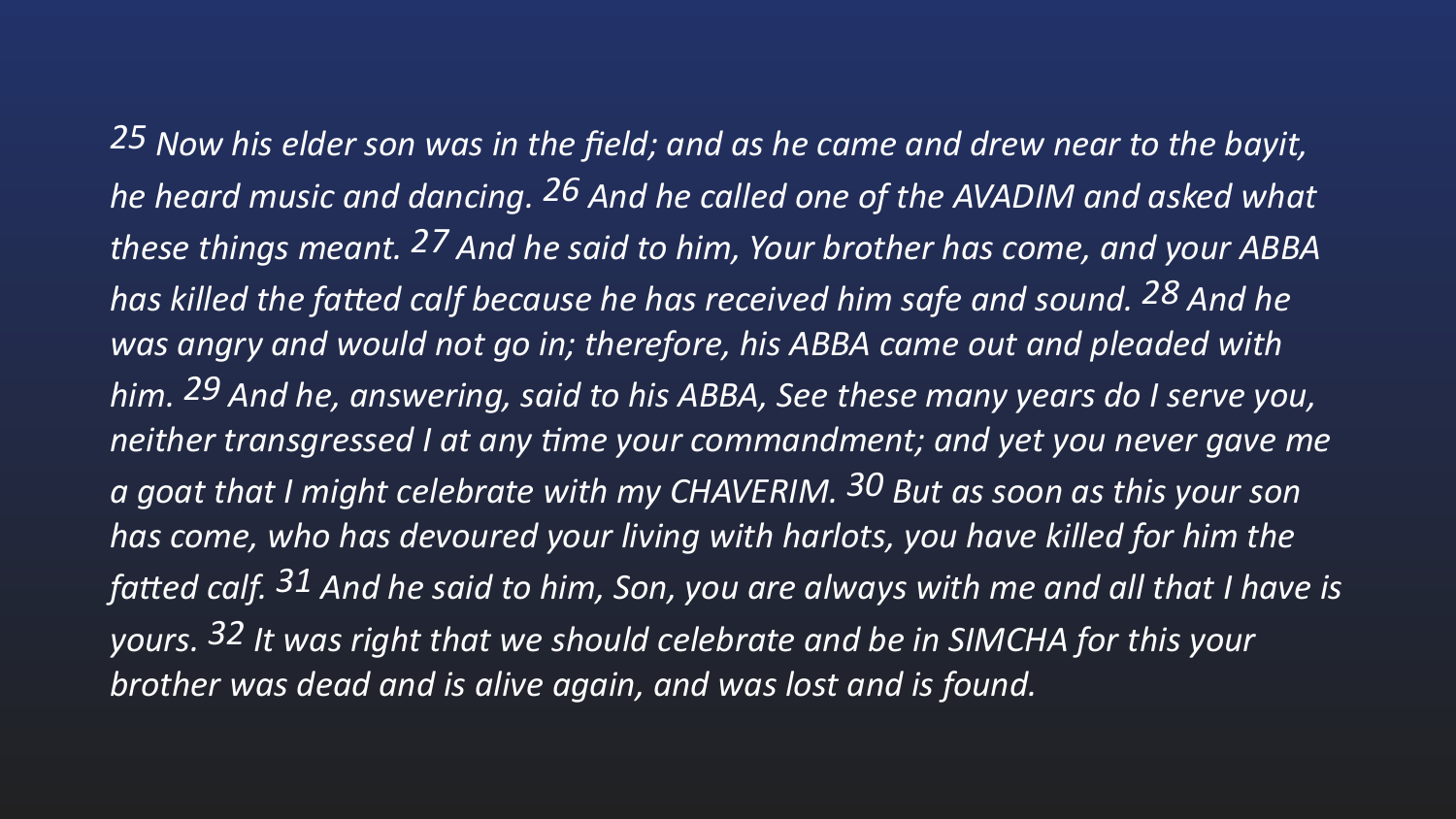*LUKA 17:12: And as He entered into a certain village, there He met ten men who were* 

*lepers who stood far off.*  $13$  *And they lifted up their voices, and said, YAHSHUA, Master, have RACHAMIM on us.* 14 And when He saw them He said to them, Go show yourselves *to the KOHANIM. And it came to pass that, as they went, they were cleansed.* 15 And one of them, when he saw that he was healed, turned back and with a loud voice esteemed *YHWH* 16 and fell down on his face at His feet, giving Him HODU: and he was a SHOMRONITE. 17 And YAHSHUA answering said, Were there not ten cleansed? But where are the nine who separated?  $18$  There are not found any who returned to give *TIFERETH to YHWH except this stranger.* 19 And He said to him, Arise, go your way; your EMUNAH has made you whole. 20 And the PRUSHIM demanded to know when the MALCHUT of YHWH should come. He answered them and said, The MALCHUT of YHWH *is not coming with observation.* 21 Neither shall they say, See here! Or, See there! For see, the MALCHUT of YHWH is within you.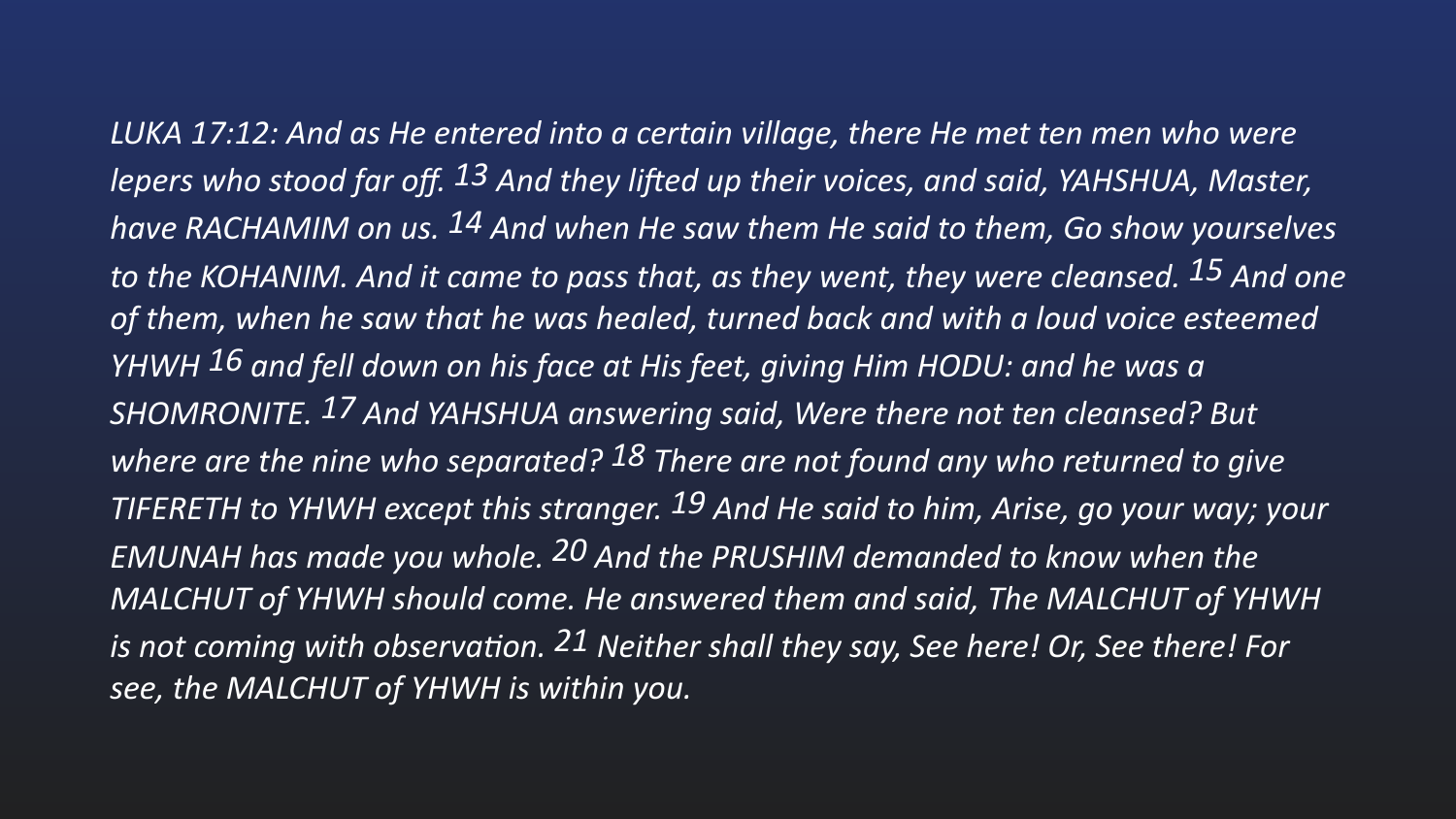*LUKA 19:9: And YAHSHUA said to him, This day is salvation come to this BAYIT because he also is a B'NAI AVRAHAM.*

*10 For the BEN AHDAHM has come to seek and to save that which was lost.*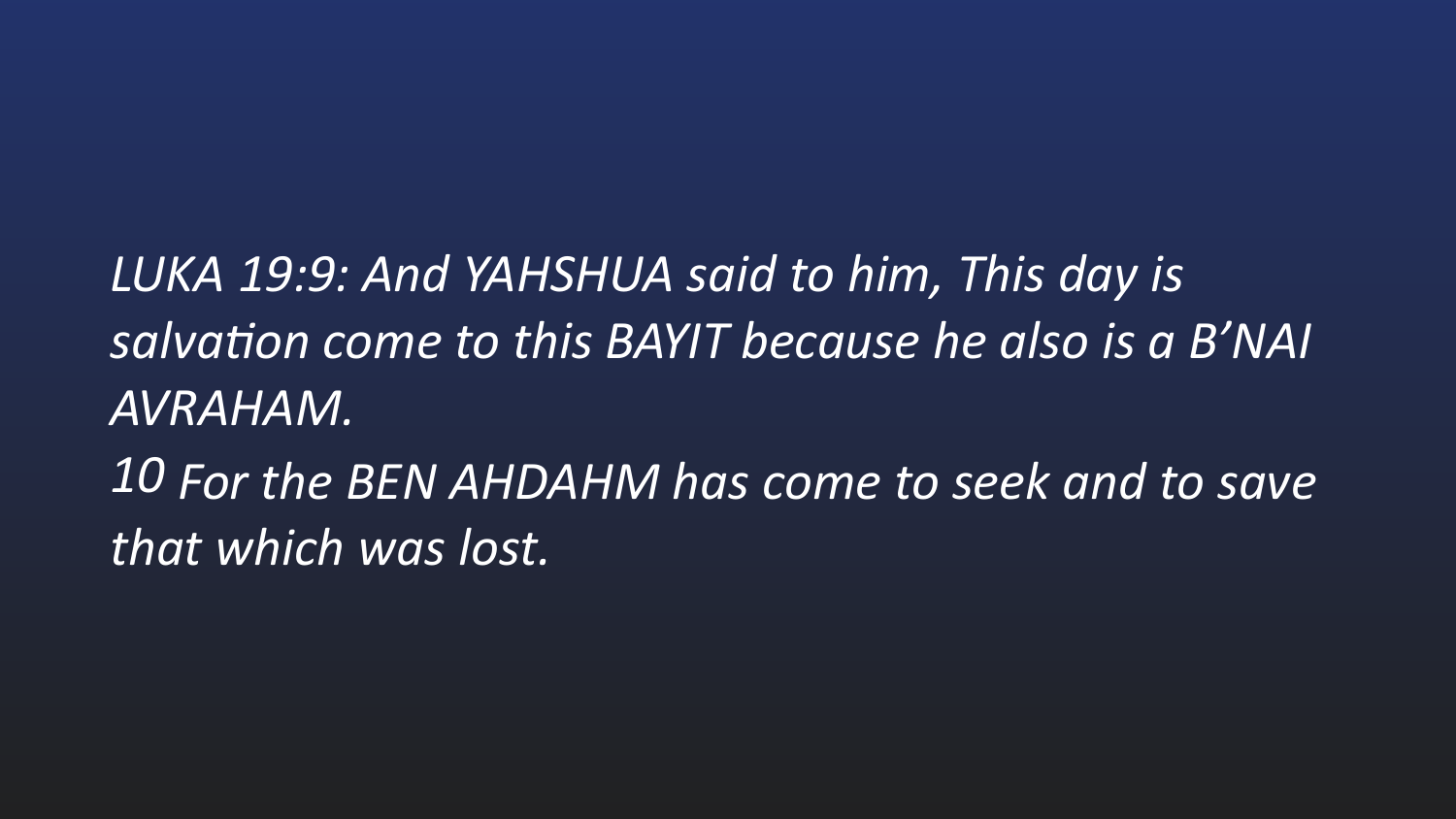YOCHANAN/John 4:12: Are You greater than our ABBA *YAAKOV, who gave us the well, and drank from it himself, and his children, and his cattle?*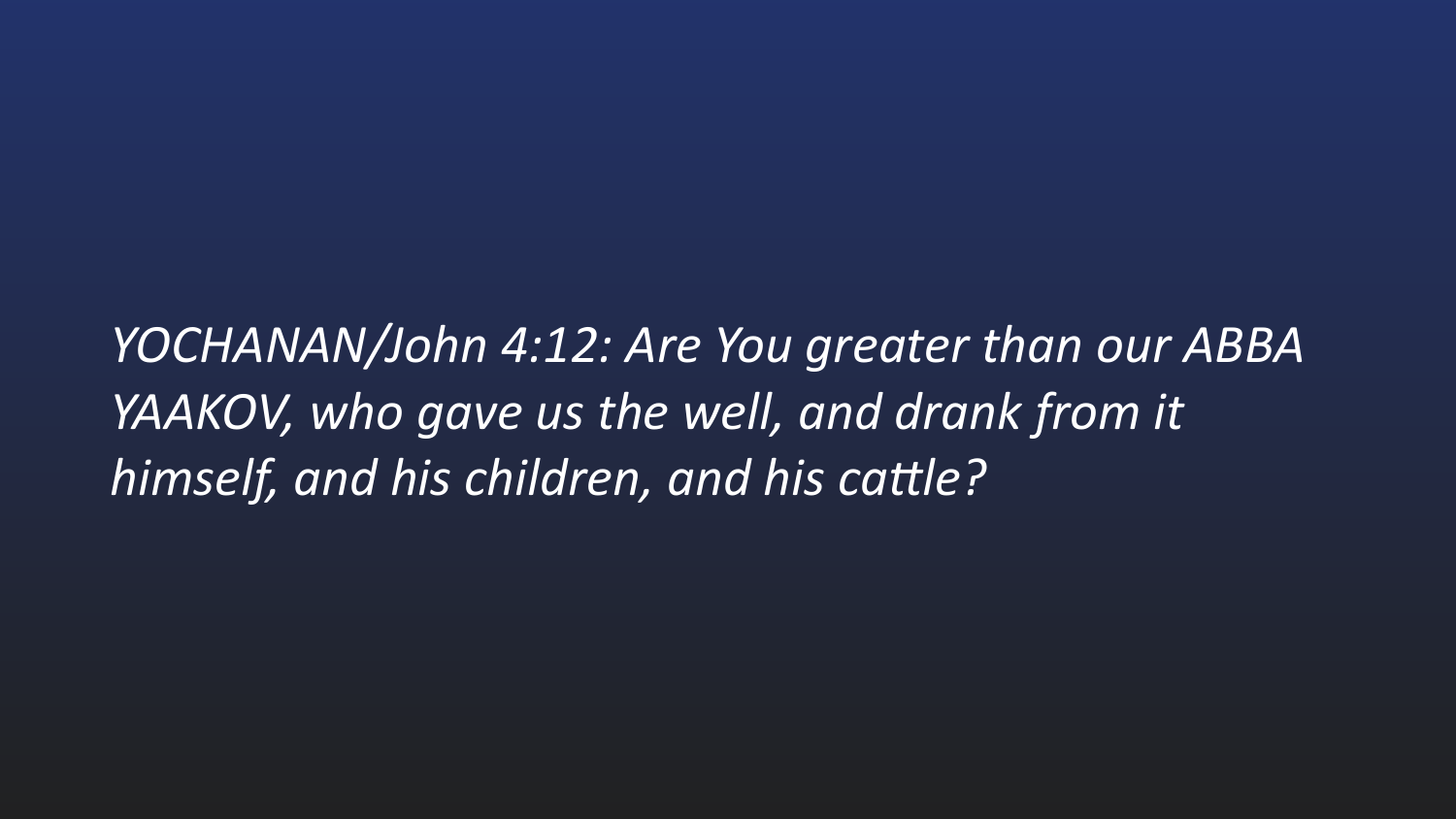*YOCHANAN 10:16: And other sheep I have, which are*  not of this fold, them also I must bring in, and they shall hear My voice; and there shall be one fold, and one *Shepherd.*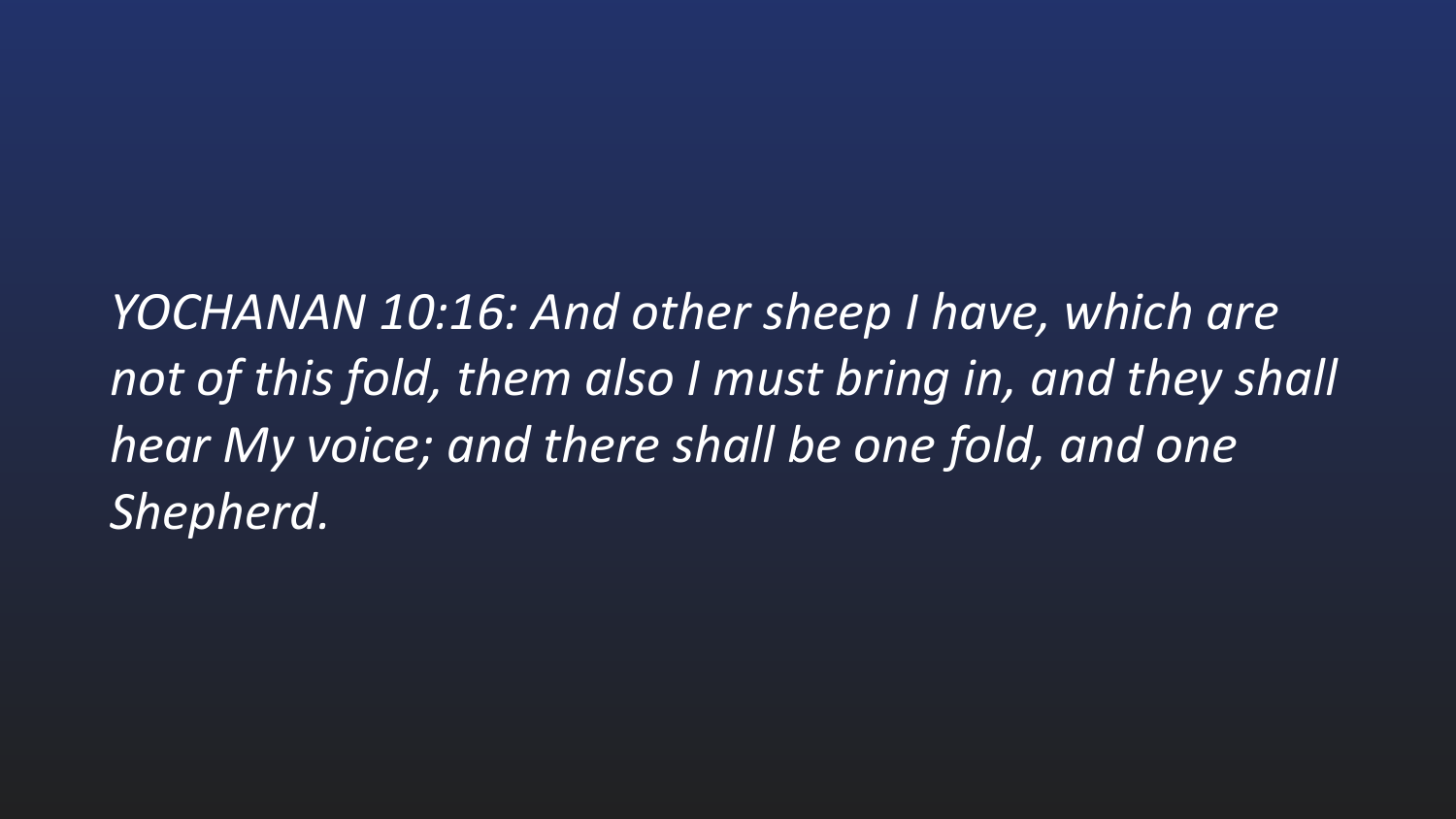*YOCHANAN 11:47: Then gathered the chief KOHANIM and the PRUSHIM a Sanhedrin and said, What do we do?* For this Man does many NISIM. 48 If we *just leave Him alone, all men will believe on Him, and the ROMAYIM shall come and take away our position, our BEIT HAMIKDASH, and our nation (Jewish Israel).* 49 And one of them, named QAYAPHA, being the KOHEN *HAGADOL* that same year, said to them, You know nothing at all, <sup>50</sup> nor do you *consider that it is better for us that one Man should die for the people than for the entire nation (Jewish Israel) to perish.* 51 And this he spoke not by himself, but being KOHEN HAGADOL that year, he prophesied that YAHSHUA should die *for that nation;* 52 And not for that nation only, but that also He should gather together into ECHAD the B'NAI ELOHEIM who were scattered abroad.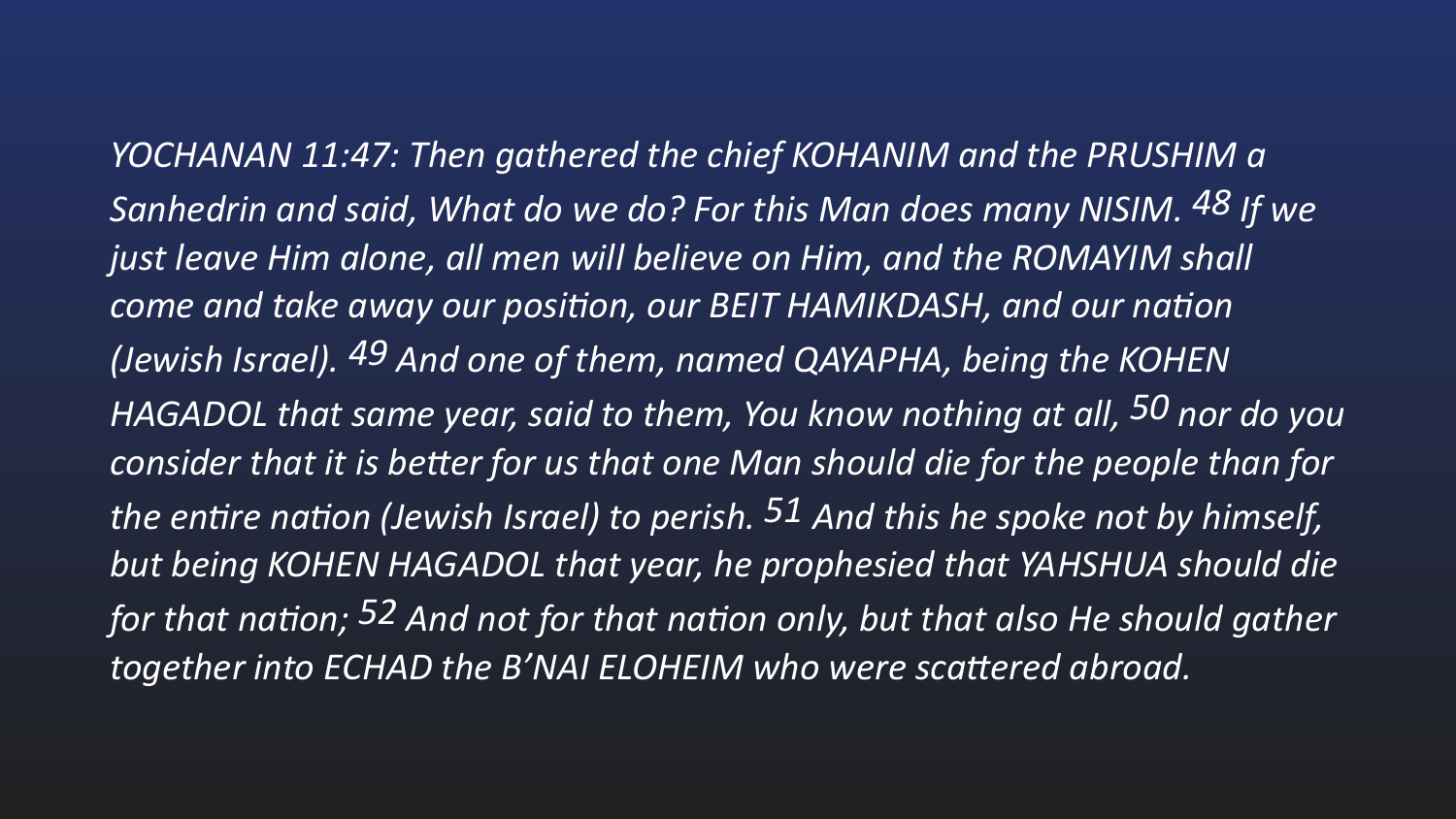### others among them who came up to worship at the *MOED/Feast.*

YOCHANAN 12:20: And there were certain Greeks and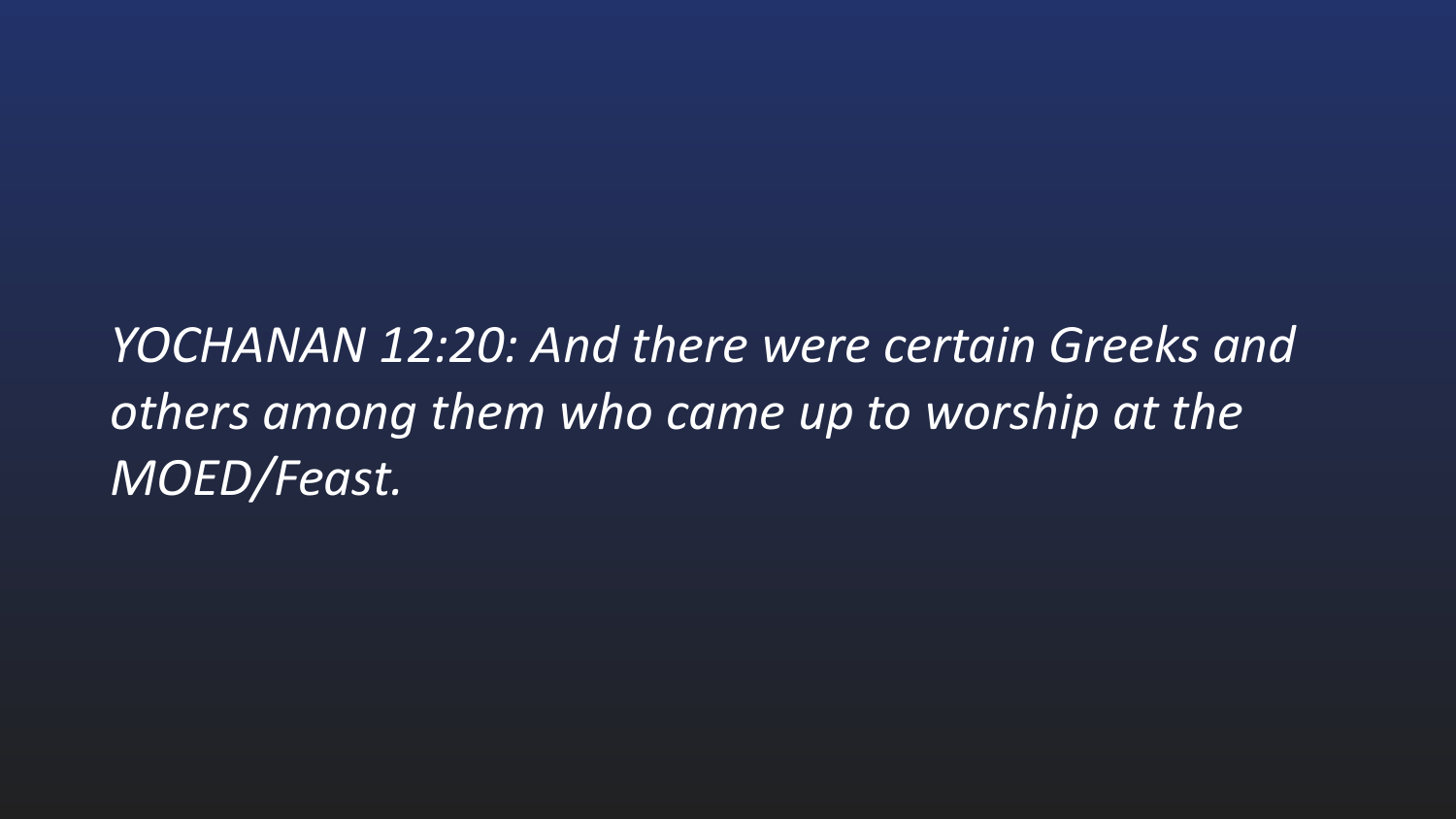The TALMIDIM/disciples asked one question of MOSHIACH/ Messiah after dwelling with Him for many *days.* 

*MA'ASEH SCHLICHIM/Acts 1:6: When they, therefore, had* come together, they asked Him saying, Master, will *You at this time restore again the MALCHUT to YISRAEL?* 

#### *The Gospel Message:*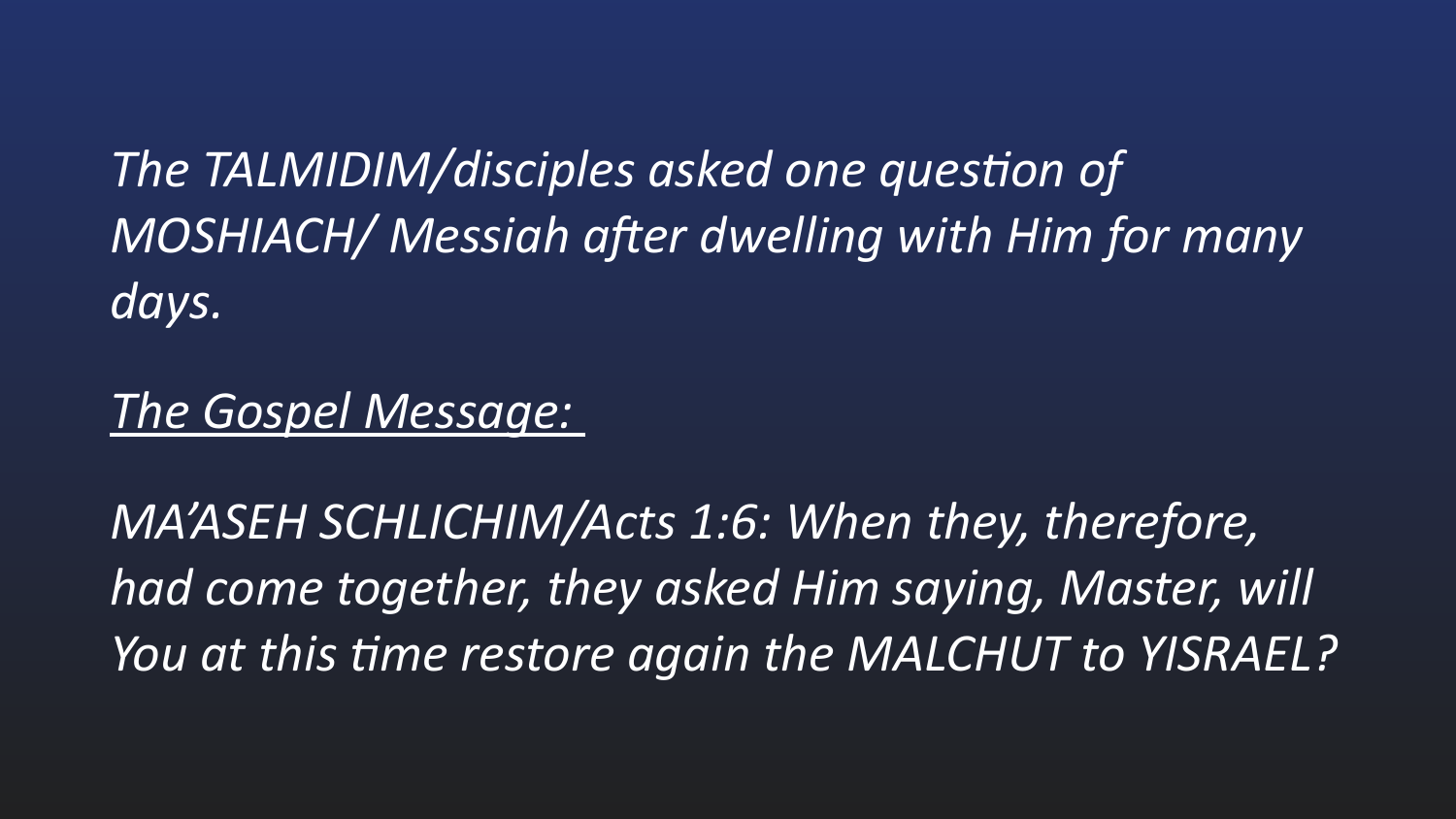*MA'ASEH SCHLICHIM 2:36: Therefore, let KOL BAYIT YISRAEL know assuredly, that the Master YHWH has*  made known that same YAHSHUA, Whom You have *impaled, as both MELECH and MOSHIACH.*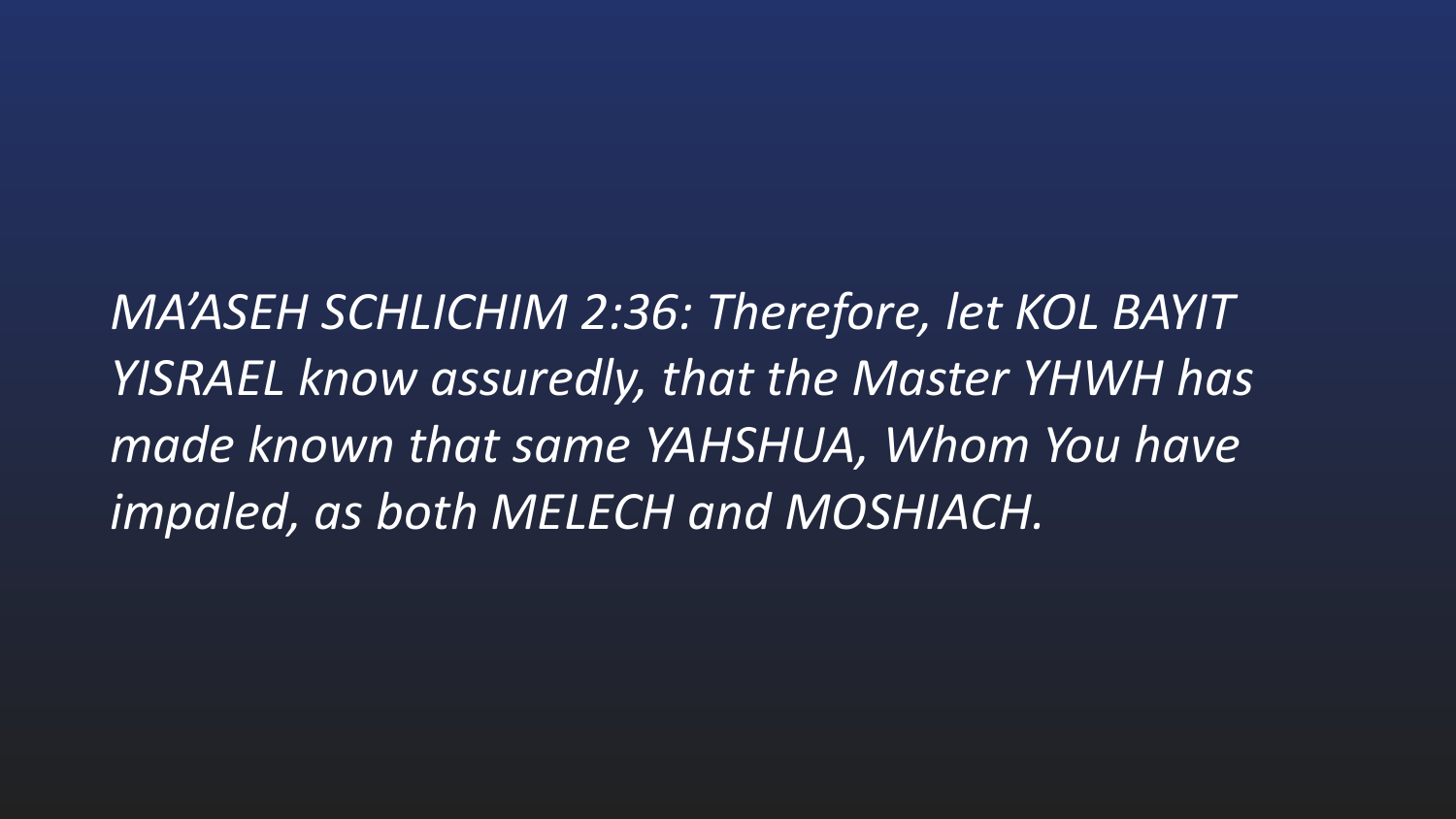*MA'ASEH SHLICHIM 2:5: And there were dwelling at YAHRUSHALAYIM, YAHUDIM,*  devout men, out of every nation under the SHAMAYIM. 6 Now when this was noised abroad, the multitude came together and were confused, because every man heard them speak in his own language. <sup>7</sup> And they were all amazed and *marveled saying one to another, See, are not all these who speak Galileans?* 8 *How then do we hear them speaking in our own native language?* 9 Parthians, and Medes, and EYLAMITES, and those YISRAELITES dwelling in Aram, among *whom were YAHUDIM, and those from KAPPADOKIA, those from PONTOS, and*  also Asia Minor, <sup>10</sup> PHRYGIA, and PAMPHULIA, in MITZRAYIM and in the parts of Libya near Cyrene, and YAHUDIM and GERIM from ROMIYAH, along with the *YIREH-YHWH, (What were they doing at the Feasts of YHWH?)* 11 Cretes and Arabians, we do hear them speak in our tongues the wonderful works of YHWH.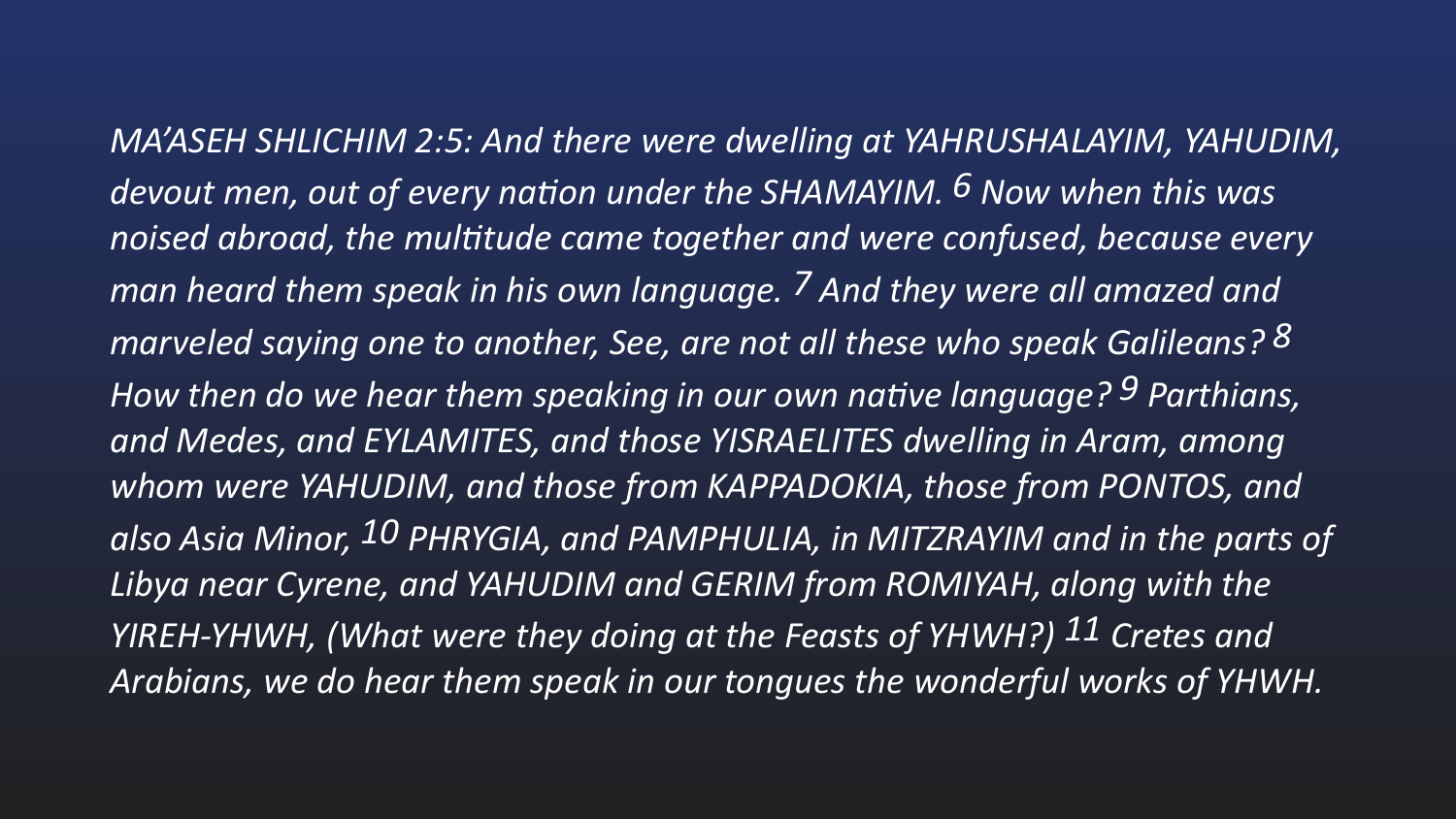*MA'ASEH SCHLICHIM 7:37: This is that MOSHE who said* to the children of YISRAEL, A NAVI shall the Master YHWH your ELOHA raise up to you from your *YISRAELITE* brothers, like me; to Him shall you listen. 38 *This is He, Who was in the church (eidta/ ekklesia/ congregation) of YISRAEL in the wilderness.*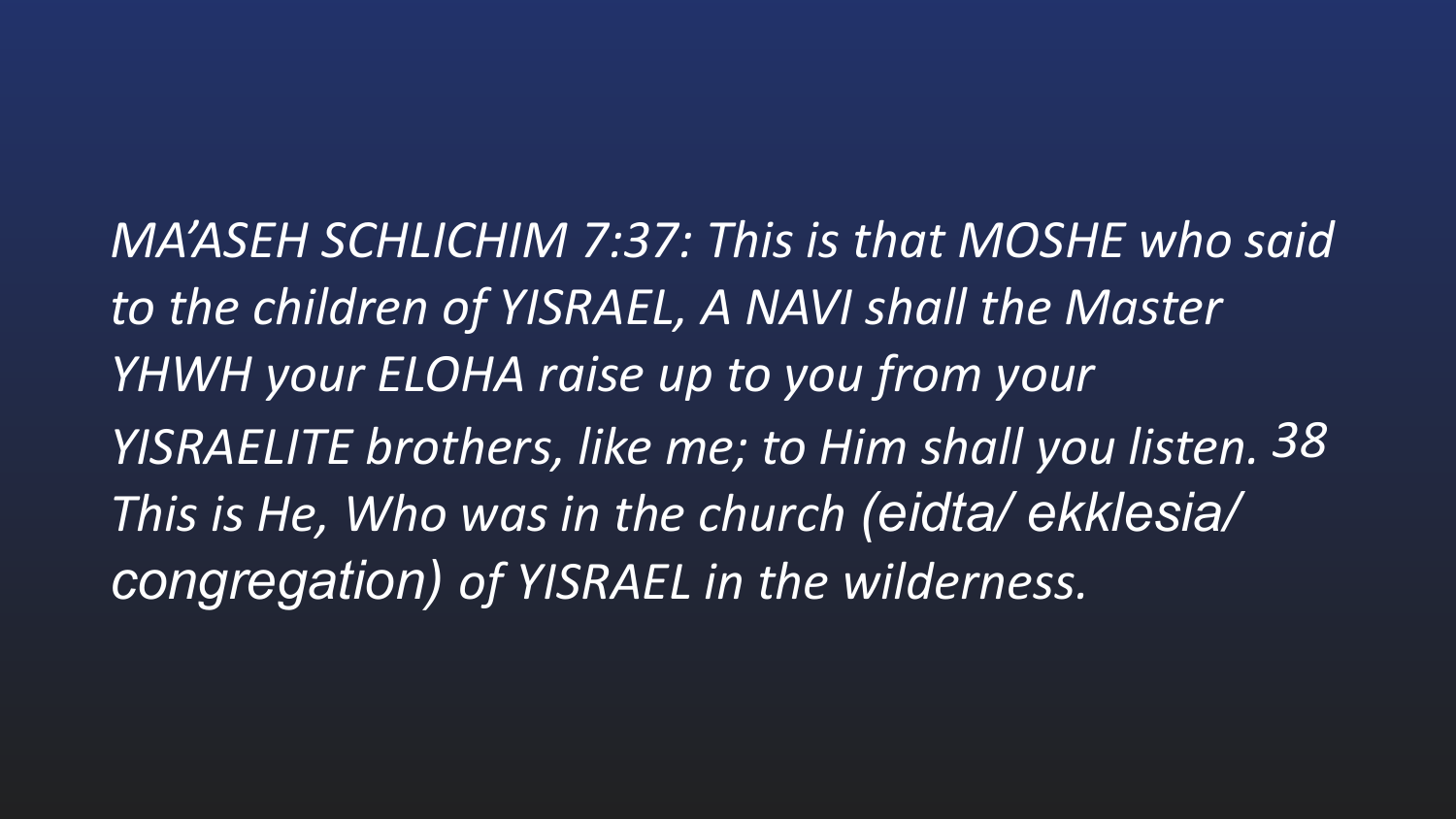YA'AKOV/James 1:1: YAAKOV, an EVED of YHWH and the Master YAHSHUA HA MOSHIACH to the twelve tribes who are scattered abroad among the nations in the GALUT, SHALOM. 2 My YISRAELITE brothers ...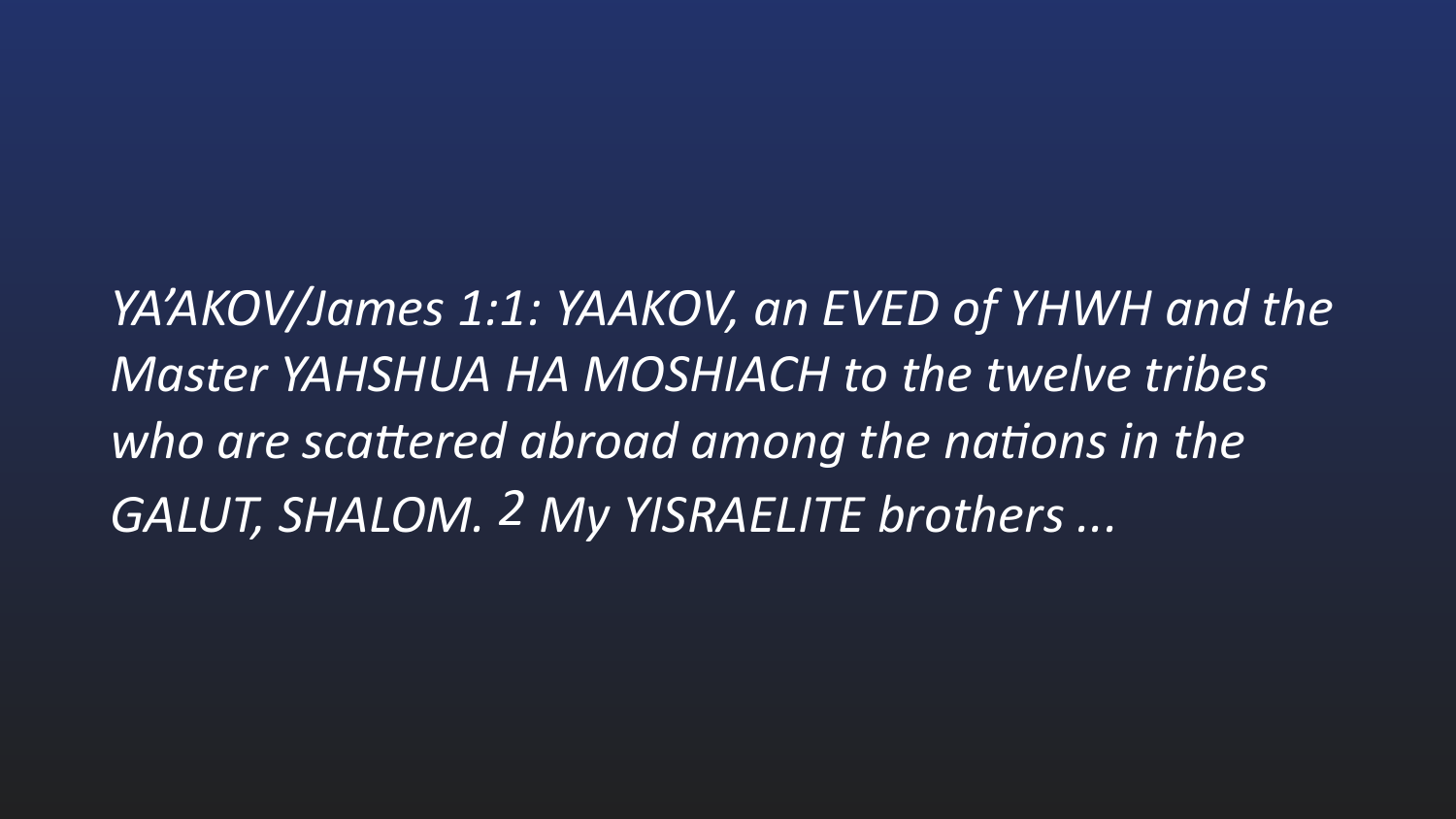*IVRIM/Hebrews 8:8: For finding fault with them He says, Behold, the days come,* 

says the Master YHWH, when I will make a BRIT CHADASHA with BEIT YISRAEL and with BEIT YAHUDAH. <sup>9</sup> Not according to the BRIT that I made with their AHVOT in the day when I took them by the hand to lead them out of the land of *MITZRAYIM;* because they continued not in My BRIT, and I regarded them not, says the Master YHWH. 10 For this is the BRIT that I will make with BEIT YISRAEL *after those days, says the Master YHWH; I will put My TORAH into their mind* and write it on their LEVAVOT, and I will be their ELOHA and they shall be My *people-AMI.* 11 And they shall not teach every man his fellow YISRAELITE citizen and every man his YISRAELITE brother saying, Know the Master YHWH, for KOL *YISRAEL* shall know Me, from the least to the greatest of them. 12 For I will forgive their unrighteousness.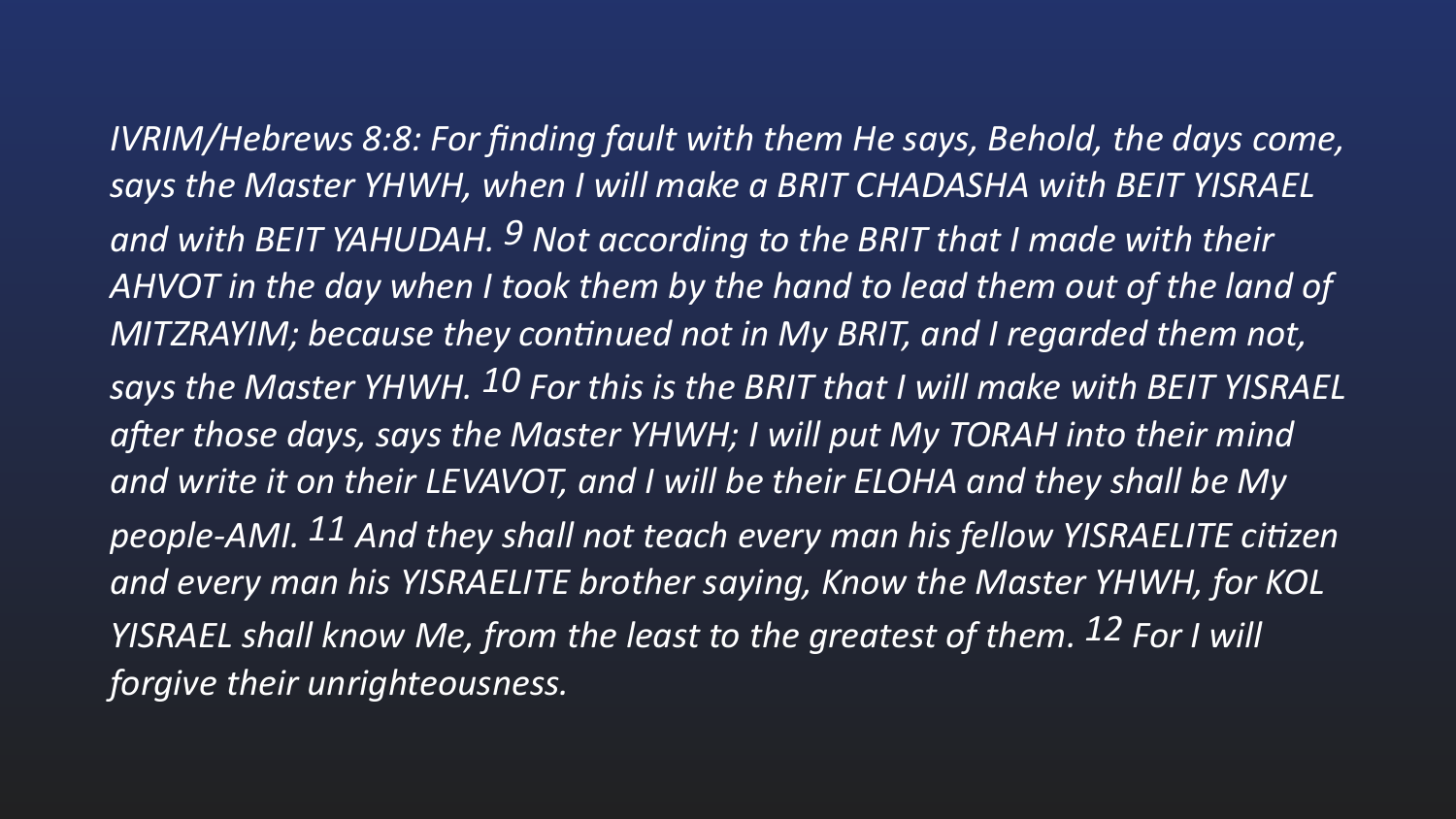*KEPHA ALEPH/First Peter 2:9: But you are a chosen generation, a royal priesthood, a KADOSH nation, and a peculiar people.*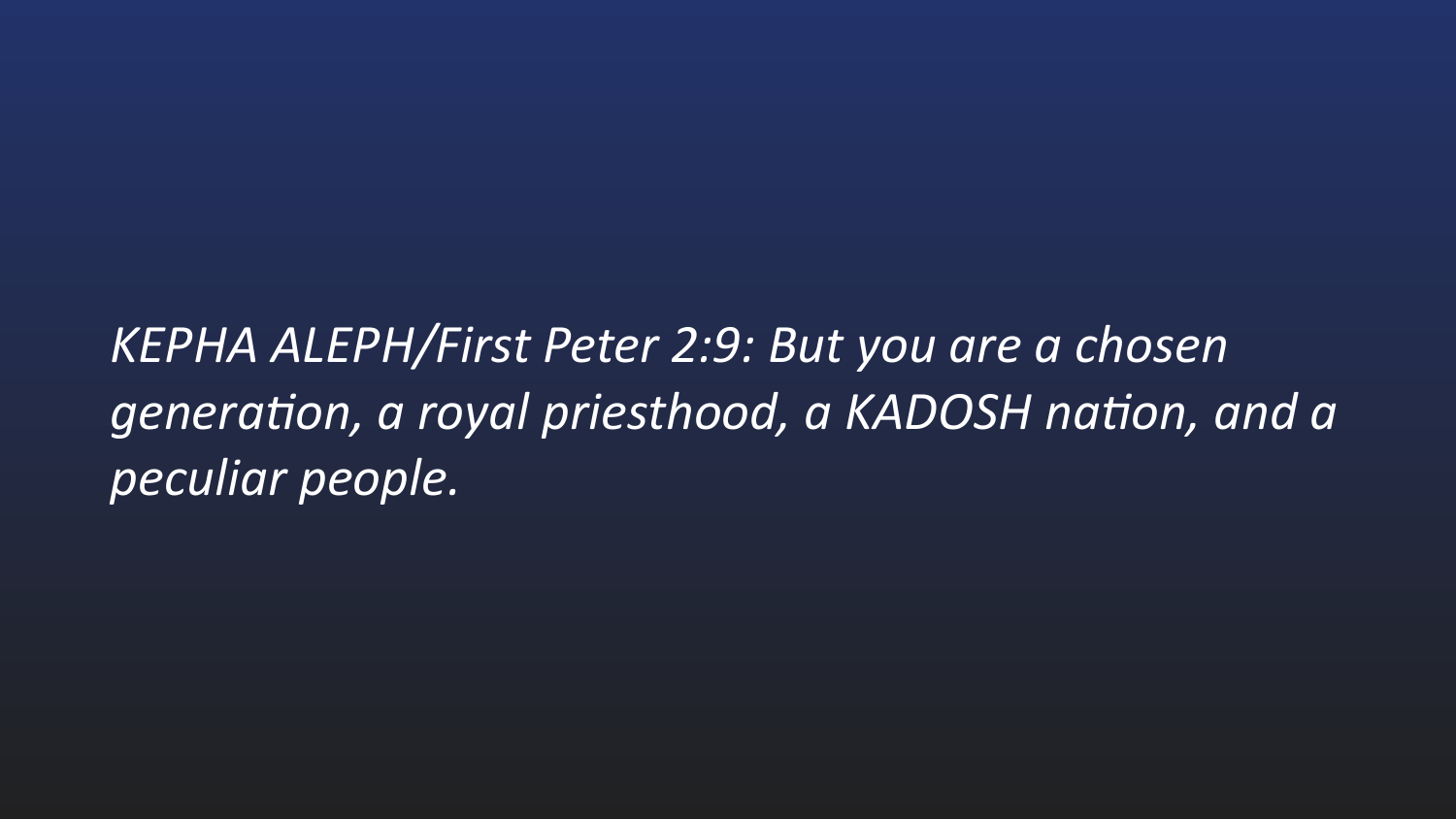*QORINTYAH ALEF/1 Corinthians 10:1: Moreover, YISRAELITE*  brothers, I would not that you should be ignorant, how that all our *AHVOT* were under the cloud and all passed through the sea; 2 and *were all immersed into MOSHE in the cloud and in the sea;* 3 and did all eat the same spiritual food; 4 and did all drink the same spiritual drink. For they all drank of that spiritual Rock that followed them. And that Rock was and is MOSHIACH. 5 But with many of **them YHWH was not well pleased for they were overthrown in the** *wilderness.* 6 Now these things were our examples, to the intent we should not lust after evil things as they also lusted.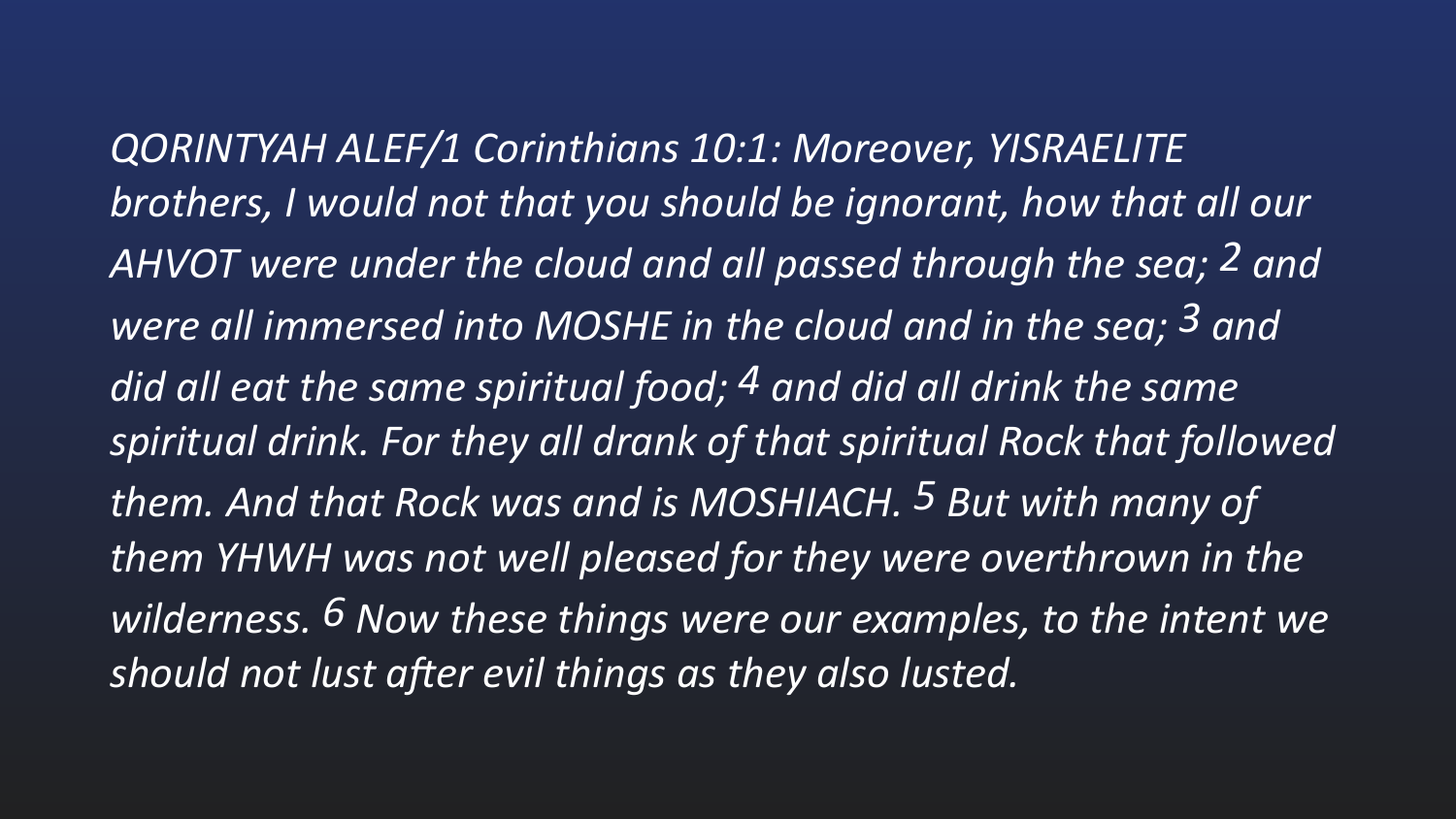*7 Neither let us be idolaters, as were some of them; as it is play.* 8 Neither let us commit fornication, as some of them *Now all these things happened to them for examples; and they are written as our warning, upon whom the end of the OLAM HAZEH has come.*

- written, The people sat down to eat and drink, and rose up to
- *committed, and there fell in one day twenty-three thousand.* 9 *Neither let us test MOSHIACH, as some of them also tested and*
- *were destroyed by serpents.* 10 Neither let us murmur, as some of
- them also murmured and were destroyed by the destroyer. 11
	-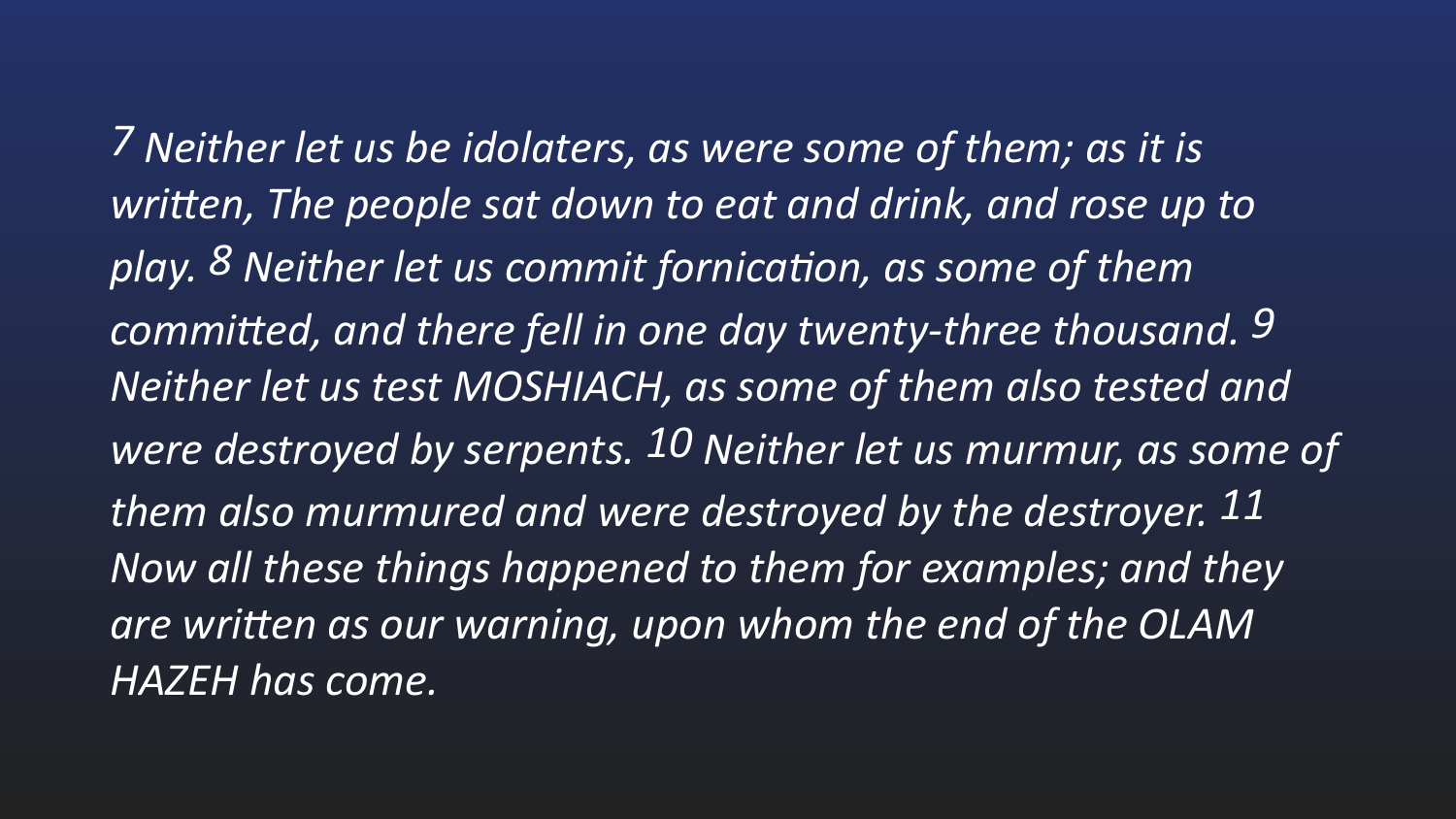*GALUTYAH/Galatians 3:26: For you are all B'NAI YHWH by* EMUNAH in the MOSHIACH YAHSHUA. 27 For as many of *you as have been immersed into MOSHIACH have put on*  MOSHIACH. 28 There is neither YAHUDI nor ARAMEAN nor **Greek, there is neither EVED nor free, and there is neither** male nor female. For you are KOL YISRAEL ECHAD in the *MoShiach YAHSHUA.* 29 And if you are MOSHIACH'S, then are you AVRAHAM'S ZERA, and heirs according to the *promise.*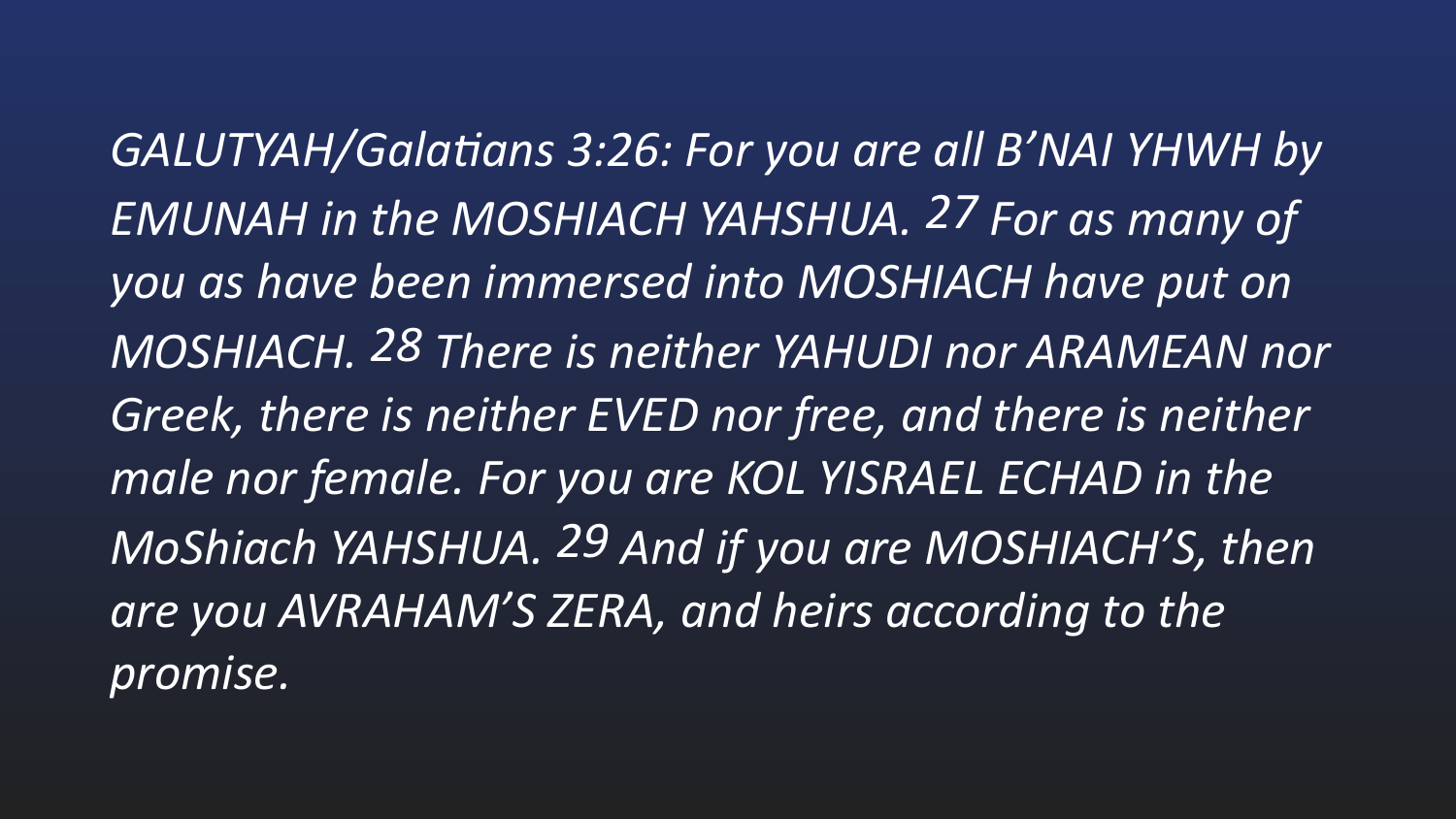EPHSIYAH/EPHESIANS 2:11: Therefore remember, that you being in times past gentiles in the flesh, who are called The Uncircum- cision by those called the BRIT-MILAH in the flesh made by hands, 12 that at that time you were without MOSHIACH, being excluded, aliens from the Commonwealth of YISRAEL, as GERIM from the covenants of promise, *having no TIKVAH, and without ELOHA in the OLAM HAZEH.* 13 But now in MOSHIACH YAHSHUA you who sometimes *were far off are made near by the DAHM of MOSHIACH.*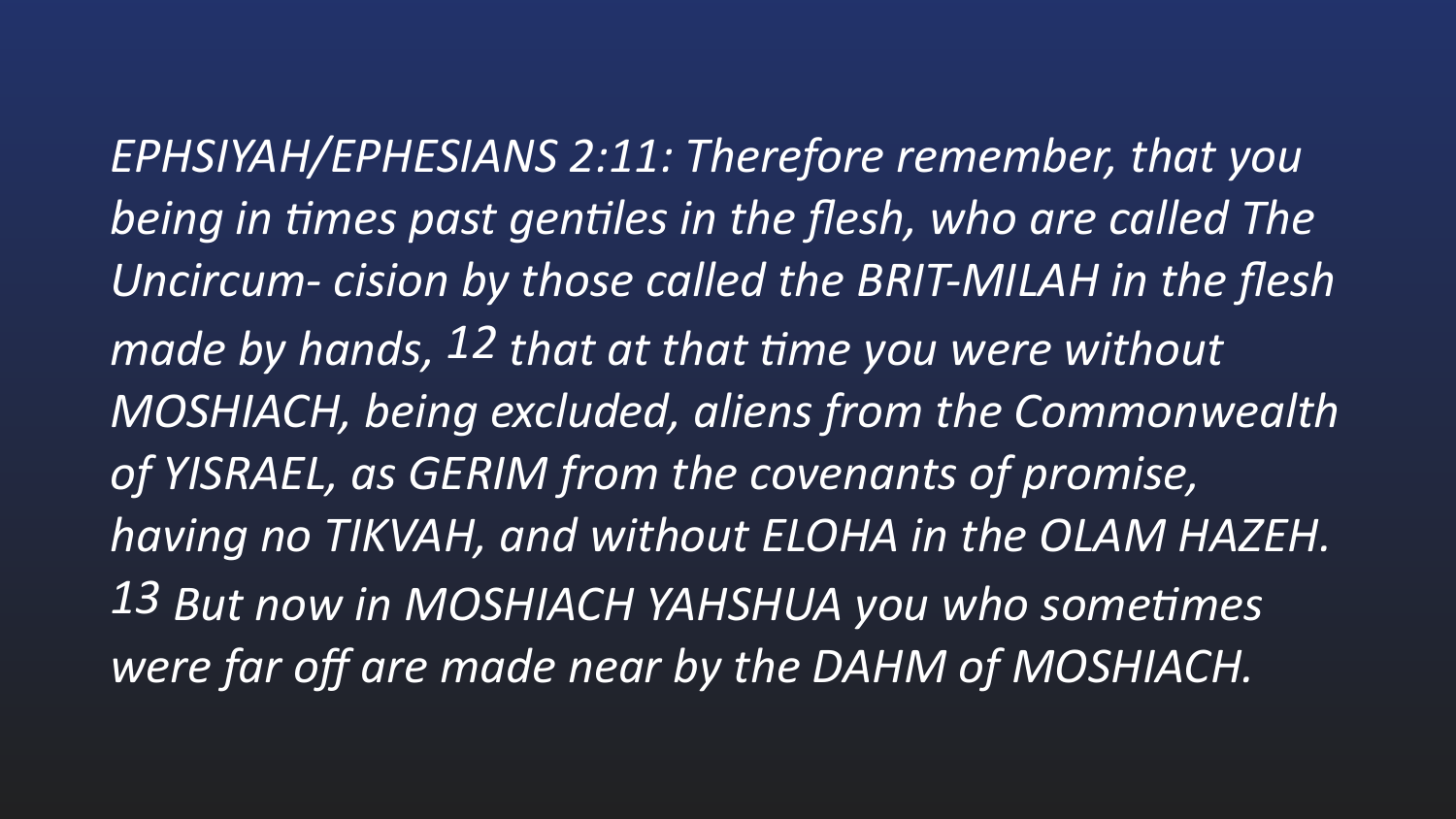14 For He is our SHALOM Who has made both ECHAD and has broken down the *middle* wall of partition between us; <sup>15</sup> having abolished in His flesh the enmity, even the law of command- ments contained in human dogma; for to make in Himself from the two, one renewed man, so making SHALOM. <sup>16</sup> And that He *might reconcile both to YHWH* in one body by the execution stake, having slain *the enmity through it.* 17 And came and proclaimed SHALOM to you who were *far* off and to them who were near.  $18$  For through Him we both have access by  $'$ one RUACH to ABBA. <sup>19</sup> Now, therefore, you are no more GERIM and foreigners, but fellow citizens with the Yisraelite KIDUSHIM, forming the household of YHWH, BAYIT YISRAEL. 20 BAYIT YISRAEL is built upon the foundation of the SHLICHIM and NEVIIM, YAHSHUA HA MOSHIACH Himself being the ROSH PINA.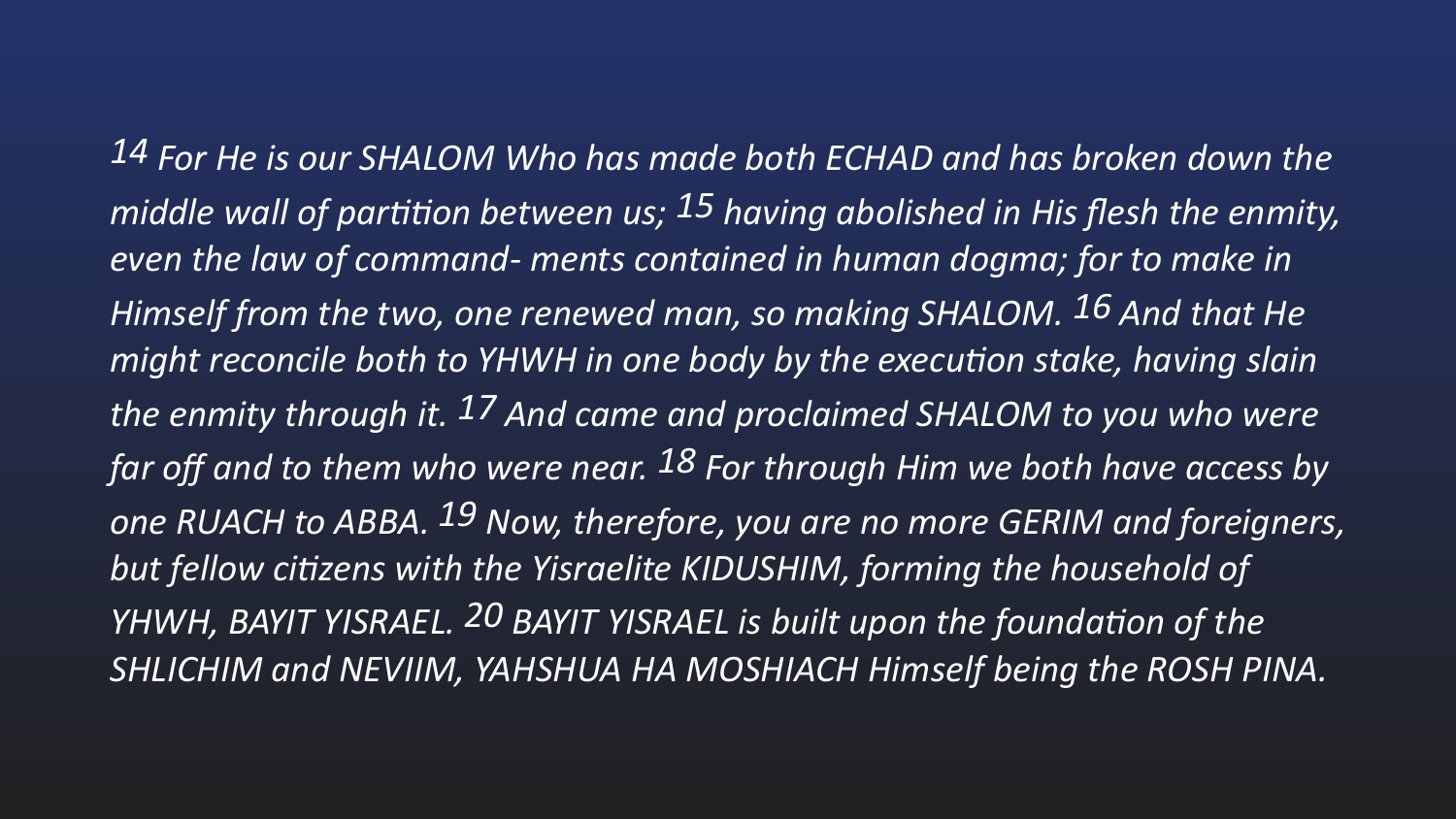*YIRMEYAHU/Jeremiah 11:16: YHWH called your name a green olive EYTZ, fair and of TOV fruit; but with the* noise of a great tumult He has set fire upon it and its **branches are broken. 17 For YHWH TZEVAOTH Who** planted you, has pronounced evil against you, for the *evil of BEIT YISRAEL and BEIT YAHUDAH which they have done against themselves to provoke Me to anger.*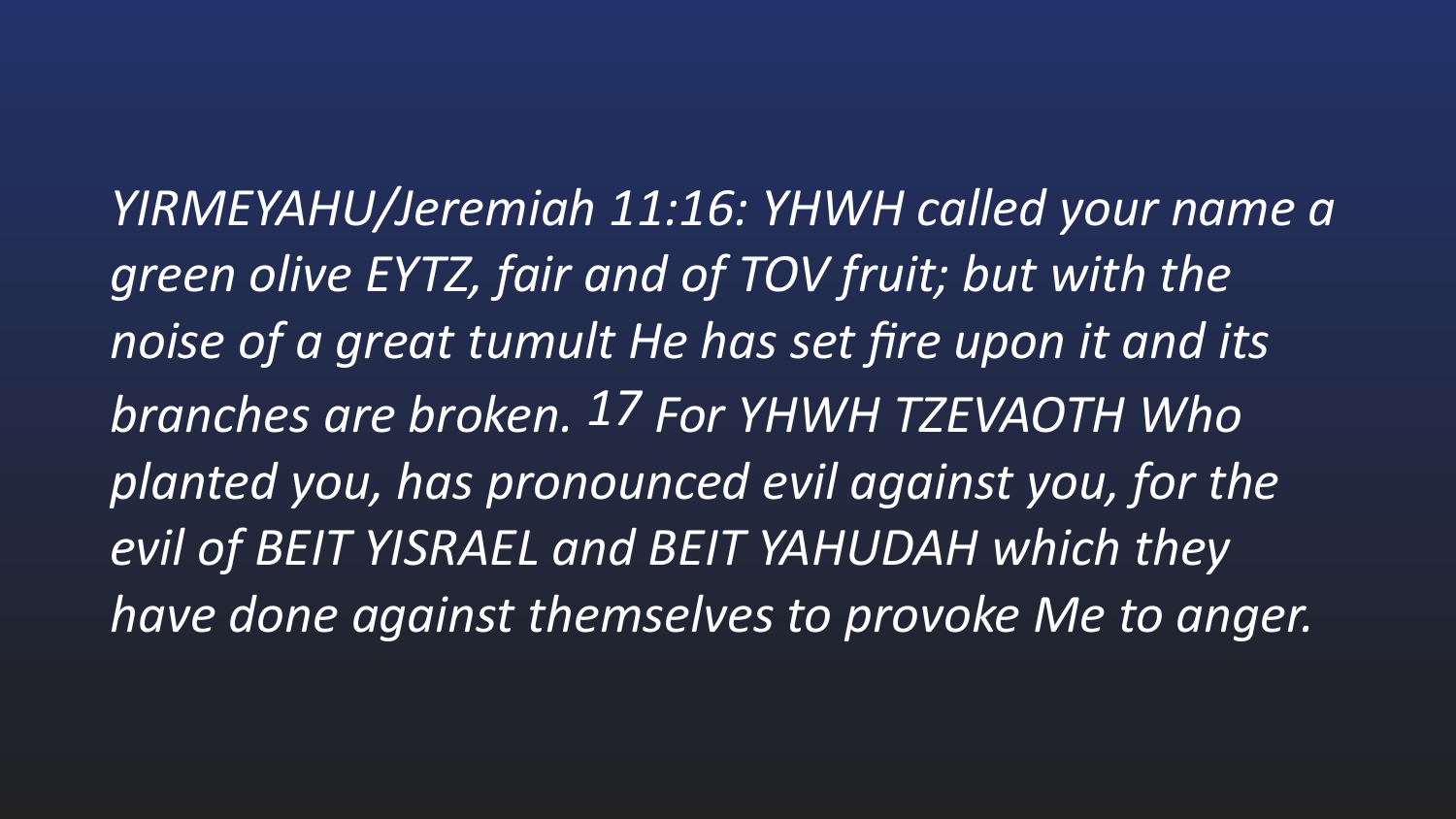GILYAHNA/Revelation 21:12: And it had a great high wall and had twelve gates, and at the gates twelve heavenly MALACHIM, and names written on the gates which are the names of the twelve tribes of the children *of YISRAEL.*